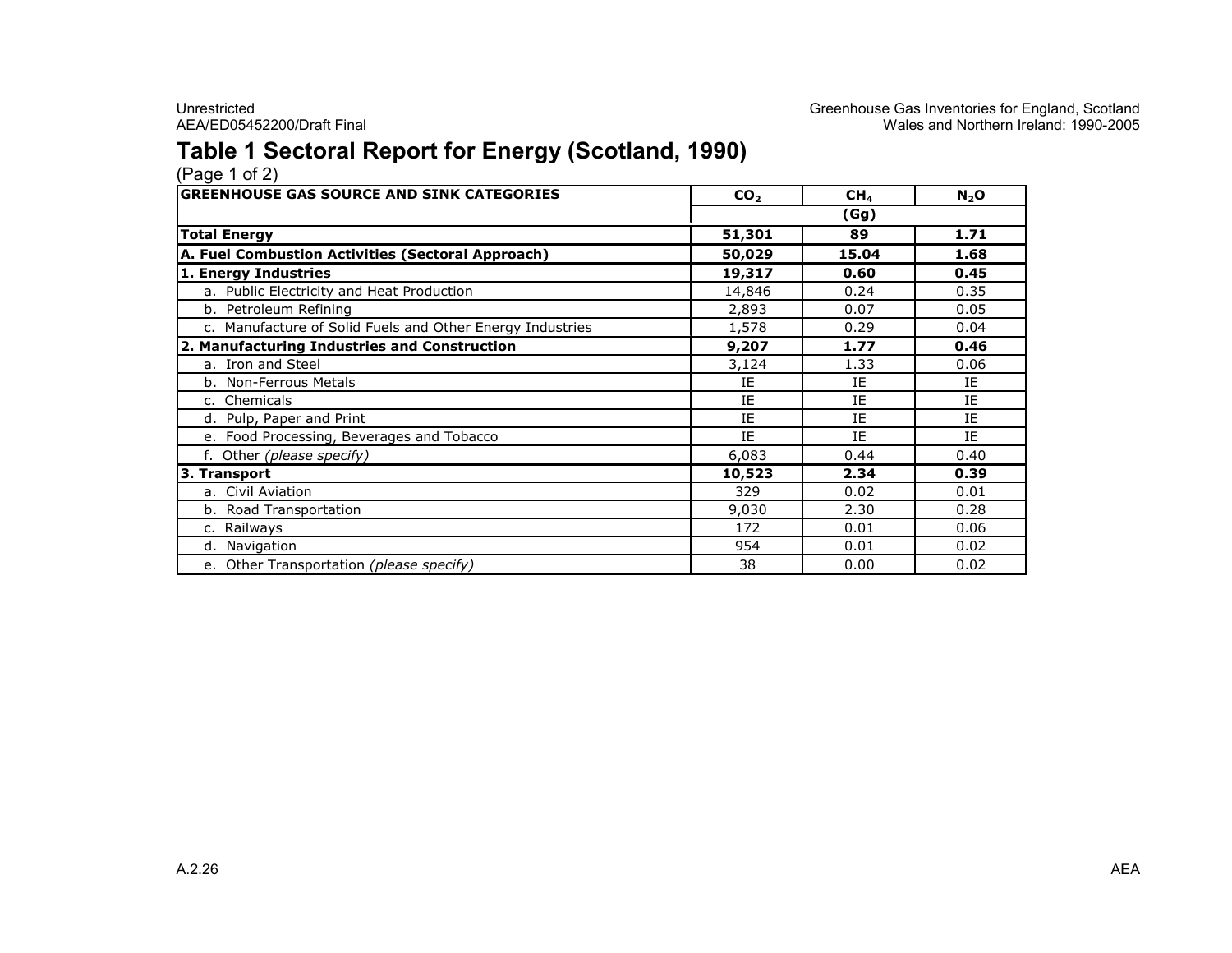Unrestricted Creenhouse Gas Inventories for England, Scotland<br>Greenhouse Gas Inventories for England, Scotland<br>Wales and Northern Ireland: 1990-2005 AEA/ED05452200/Draft Final Wales and Northern Ireland: 1990-2005

# Table 1 Sectoral Report for Energy (Scotland, 1990)

| <b>GREENHOUSE GAS SOURCE AND SINK CATEGORIES</b> | CO <sub>2</sub> | CH <sub>4</sub> | N <sub>2</sub> O |  |  |
|--------------------------------------------------|-----------------|-----------------|------------------|--|--|
|                                                  | (Gg)            |                 |                  |  |  |
| 4. Other Sectors                                 | 10,517          | 10.31           | 0.37             |  |  |
| a. Commercial/Institutional                      | 2,405           | 0.25            | 0.03             |  |  |
| b. Residential                                   | 7,556           | 9.98            | 0.14             |  |  |
| c. Agriculture/Forestry/Fisheries                | 555             | 0.08            | 0.20             |  |  |
| 5. Other (Military Aircraft and Naval Vessels)   | 464             | 0.01            | 0.01             |  |  |
| <b>B. Fugitive Emissions from Fuels</b>          | 1,273           | 74.14           | 0.03             |  |  |
| 1. Solid Fuels                                   | 16              | 30.17           | 0.00             |  |  |
| a. Coal Mining                                   | $\Omega$        | 30.08           | 0.00             |  |  |
| b. Solid Fuel Transformation                     | 16              | 0.09            | 0.00             |  |  |
| c. Other (please specify)                        | <b>NO</b>       | <b>NO</b>       | <b>NO</b>        |  |  |
| 2. Oil and Natural Gas                           | 1,257           | 43.97           | 0.03             |  |  |
| a. Oil                                           | 340             | 5               | 0.00             |  |  |
| b. Natural Gas                                   | $\Omega$        | 27              | NO.              |  |  |
| c. Venting and Flaring                           | 917             | 11.87           | 0.03             |  |  |
| Flaring                                          | 917             | 4               | 0.03             |  |  |
| Venting                                          | 0               | 8               | NO.              |  |  |
| Memo Items: (2)                                  |                 |                 |                  |  |  |
| <b>International Bunkers</b>                     | <b>NA</b>       | <b>NA</b>       | <b>NA</b>        |  |  |
| Aviation                                         | <b>NA</b>       | <b>NA</b>       | <b>NA</b>        |  |  |
| Marine                                           | <b>NA</b>       | <b>NA</b>       | <b>NA</b>        |  |  |
| CO <sub>2</sub> Emissions from Biomass           | <b>NE</b>       |                 |                  |  |  |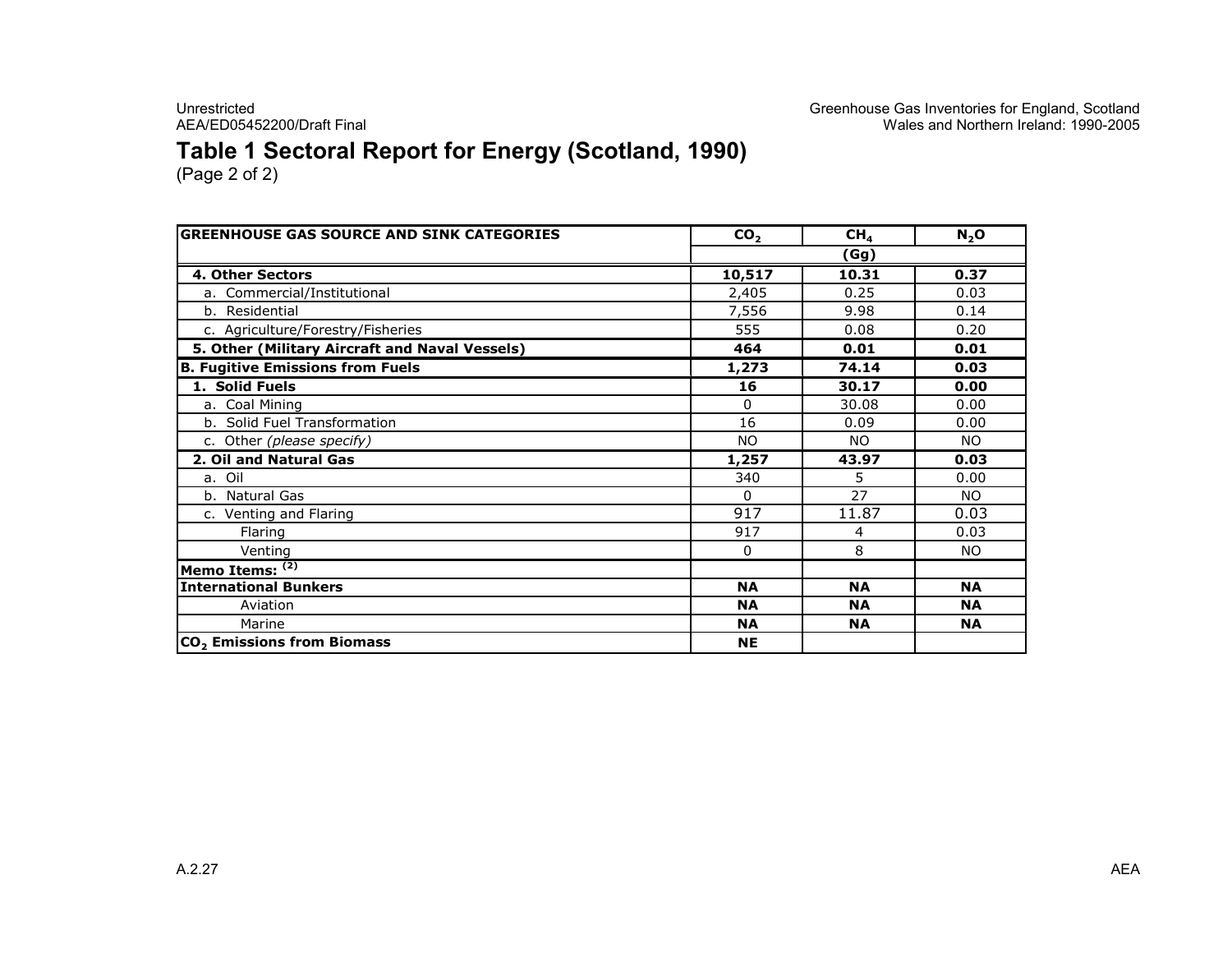### Table 2(I) Sectoral Report for Industrial Processes (Scotland, 1990)

| <b>GREENHOUSE GAS SOURCE AND SINK CATEGORIES</b>   | CO <sub>2</sub> | CH <sub>4</sub> | $N_2$ O   | <b>HFCs</b>              | <b>PFCs</b> | SF <sub>6</sub> |
|----------------------------------------------------|-----------------|-----------------|-----------|--------------------------|-------------|-----------------|
| <b>CATEGORIES</b>                                  |                 | (Gg)            |           | <b>Gg CO2 Equivalent</b> |             | Gq              |
| <b>Total Industrial Processes</b>                  | 1,147           | 0.52            | 1.27      | 0.15                     | 113.45      | 19.97           |
| A. Mineral Products                                | 665             | 0.00            | 0.00      | 0.00                     | 0.00        | 0.00            |
| 1. Cement Production                               | 466             | <b>NO</b>       | <b>NO</b> |                          |             |                 |
| 2. Lime Production                                 | 0               | <b>NO</b>       | <b>NO</b> |                          |             |                 |
| 3. Limestone and Dolomite Use                      | 175             | <b>NO</b>       | <b>NO</b> |                          |             |                 |
| 4. Soda Ash Production and Use                     | 24              | <b>NO</b>       | <b>NO</b> |                          |             |                 |
| 5. Asphalt Roofing                                 | <b>NE</b>       | NO.             | <b>NO</b> |                          |             |                 |
| 6. Road Paving with Asphalt                        | <b>NE</b>       | NO.             | <b>NO</b> |                          |             |                 |
| 7. Other (fletton bricks)                          | $\Omega$        | 0.00            | <b>NO</b> |                          |             |                 |
| <b>B.</b> Chemical Industry                        | 163             | 0.42            | 1.27      | 0.00                     | 0.00        | 0.00            |
| 1. Ammonia Production                              | 0               | <b>NE</b>       | <b>NO</b> |                          |             |                 |
| 2. Nitric Acid Production                          | <b>NO</b>       | NO.             | 1.27      |                          |             |                 |
| 3. Adipic Acid Production                          | <b>NO</b>       | <b>NO</b>       | 0.00      |                          |             |                 |
| 4. Carbide Production                              | <b>NO</b>       | <b>NO</b>       | <b>NO</b> |                          |             |                 |
| 5. Other (please specify)                          | 163             | 0.42            | <b>NO</b> |                          |             |                 |
| C. Metal Production                                | 318             | 0.10            | 0.00      | 0.00                     | 94.25       | 0.00            |
| 1. Iron and Steel Production                       | 244             | 0.10            | 0.00      | 0.00                     | 0.00        | 0.00            |
| 2. Ferroalloys Production                          | IE              | <b>NE</b>       | <b>NO</b> | 0.00                     | 0.00        | 0.00            |
| 3. Aluminium Production                            | 75              | <b>NO</b>       | <b>NO</b> | 0.00                     | 94.25       | 0.00            |
| 4. $SF6$ Used in Aluminium and Magnesium Foundries | <b>NO</b>       | NO.             | <b>NO</b> | 0.00                     | 0.00        | 0.00            |
| 5. Other (please specify)                          | <b>NO</b>       | <b>NO</b>       | <b>NO</b> | 0.00                     | 0.00        | 0.00            |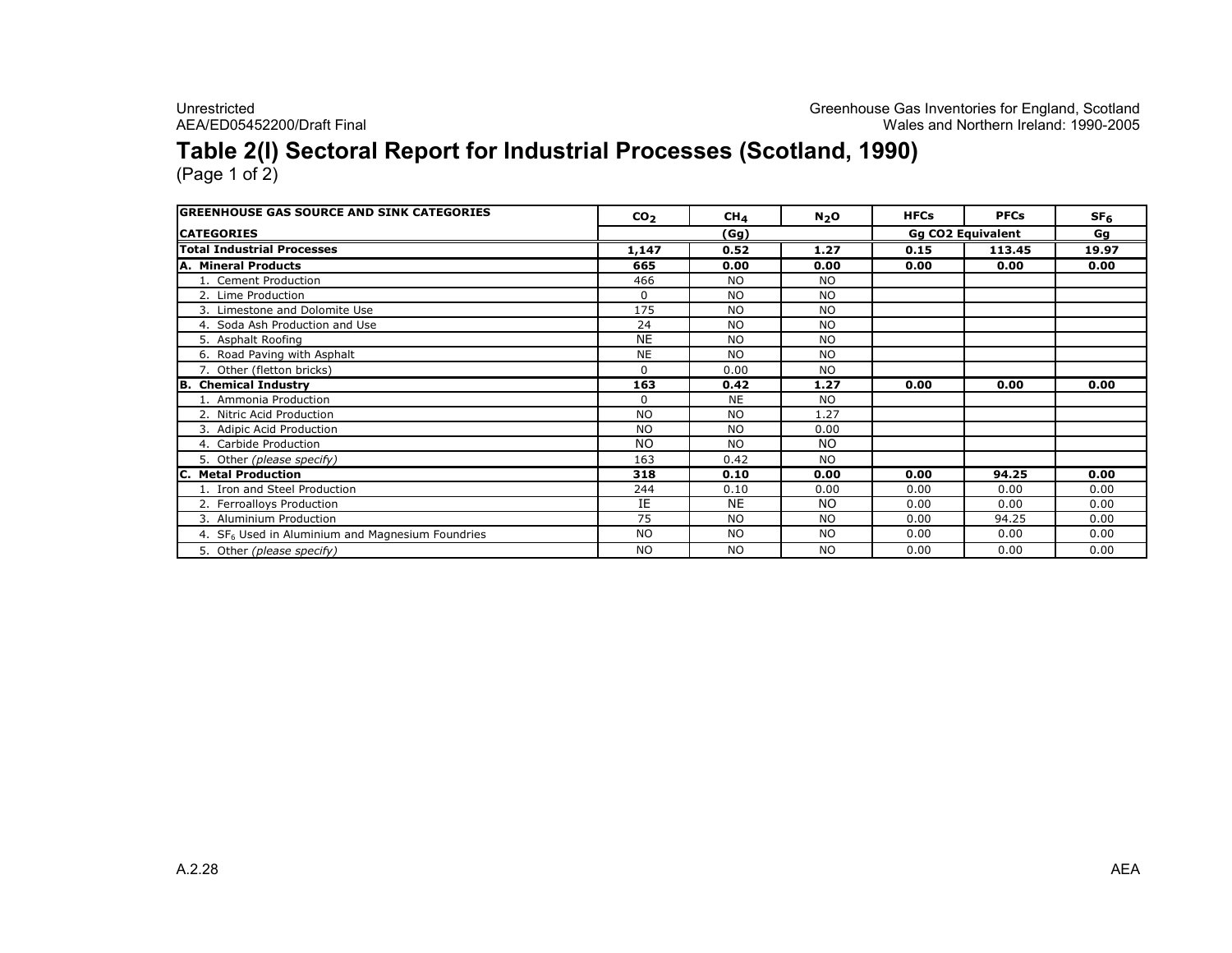# Table 2(I) Sectoral Report for Industrial Processes (Scotland, 1990)

| <b>GREENHOUSE GAS SOURCE AND SINK CATEGORIES</b> | CO <sub>2</sub> | CH <sub>4</sub> | N <sub>2</sub> O | <b>HFCs</b> | <b>PFCs</b>              | SF <sub>6</sub> |  |
|--------------------------------------------------|-----------------|-----------------|------------------|-------------|--------------------------|-----------------|--|
| <b>CATEGORIES</b>                                |                 | (Gg)            |                  |             | <b>Gg CO2 Equivalent</b> |                 |  |
| D. Other Production                              | 0.00            | 0.00            | 0.00             | 0.00        | 0.00                     | 0.00            |  |
| 1. Pulp and Paper                                | <b>NO</b>       | <b>NO</b>       | <b>NO</b>        | 0.00        | 0.00                     | 0.00            |  |
| 2. Food and $Drink(2)$                           | IE              | <b>NO</b>       | <b>NO</b>        | 0.00        | 0.00                     | 0.00            |  |
| E. Production of Halocarbons and SF6             | 0.00            | 0.00            | 0.00             | 0           | 0.00                     | 0.00            |  |
| 1. By-product Emissions                          | <b>NO</b>       | <b>NO</b>       | <b>NO</b>        | 0           | 0.00                     | 0.00            |  |
| 2. Fugitive Emissions                            | <b>NO</b>       | <b>NO</b>       | <b>NO</b>        | 0.00        | 0.00                     | 0.00            |  |
| 3. Other (please specify)                        | <b>NO</b>       | <b>NO</b>       | <b>NO</b>        | 0.00        | 0.00                     | 0.00            |  |
| Consumption of Halocarbons and SF6               | 0.00            | 0.00            | 0.00             | 0.15        | 19.20                    | 19.97           |  |
| 1. Refrigeration and Air Conditioning Equipment  | NO.             | <b>NO</b>       | NO.              | 0.00        | 0.00                     | 0.00            |  |
| 2. Foam Blowing                                  | <b>NO</b>       | <b>NO</b>       | <b>NO</b>        | 0.00        | 0.00                     | 0.00            |  |
| 3. Fire Extinguishers                            | <b>NO</b>       | <b>NO</b>       | <b>NO</b>        | 0.00        | 0.00                     | 0.00            |  |
| 4. Aerosols/ Metered Dose Inhalers               | <b>NO</b>       | <b>NO</b>       | <b>NO</b>        | 0.15        | 0.00                     | 0.00            |  |
| 5. Solvents                                      | <b>NO</b>       | <b>NO</b>       | <b>NO</b>        | 0.00        | 0.00                     | 0.00            |  |
| Semiconductor Manufacture<br>6.                  | <b>NO</b>       | <b>NO</b>       | <b>NO</b>        | 0.00        | 0.00                     | 0.00            |  |
| 7. Electrical Equipment                          | <b>NO</b>       | <b>NO</b>       | <b>NO</b>        | 0.00        | 0.00                     | 0.00            |  |
| 8. Other (please specify)                        | <b>NO</b>       | <b>NO</b>       | <b>NO</b>        | 0.00        | 19.20                    | 19.97           |  |
| G. Other (please specify)                        | 0.00            | 0.00            | 0.00             | 0.00        | 0.00                     | 0.00            |  |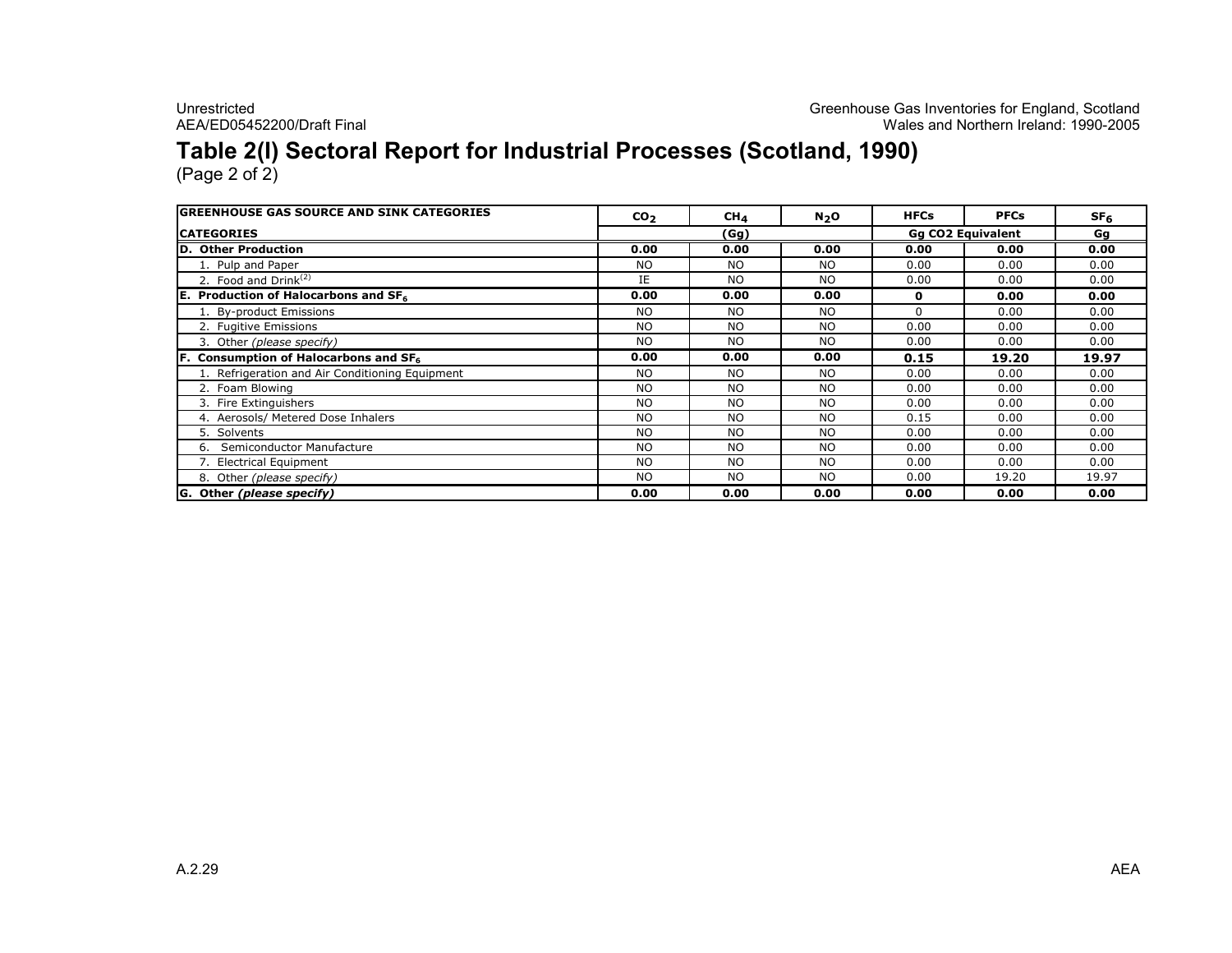### Table 4 Sectoral Report for Agriculture (Scotland, 1990)

|           | (Page 1 of 2)                                    |                 |           |  |  |
|-----------|--------------------------------------------------|-----------------|-----------|--|--|
|           | <b>GREENHOUSE GAS SOURCE AND SINK CATEGORIES</b> | CH <sub>4</sub> | $N_2$ O   |  |  |
|           | <b>CATEGORIES</b>                                |                 | (Gg)      |  |  |
|           | <b>Total Agriculture</b>                         | 165.16          | 16.62     |  |  |
|           | <b>A. Enteric Fermentation</b>                   | 148.01          | 0.00      |  |  |
| 1.        | Cattle                                           | 99.71           | NO.       |  |  |
| 2.        | <b>Buffalo</b>                                   | <b>NO</b>       | NO.       |  |  |
| 3.        | Sheep                                            | 47.18           | <b>NO</b> |  |  |
| 4.        | Goats                                            | 0.11            | NO.       |  |  |
| 5.        | Camels and Llamas                                | <b>NO</b>       | NO.       |  |  |
| 6.        | Horses                                           | 0.26            | <b>NO</b> |  |  |
| 7.        | Mules and Asses                                  | N <sub>O</sub>  | <b>NO</b> |  |  |
| 8.        | Swine                                            | 0.68            | NO.       |  |  |
| 9.        | Poultry                                          | $\Omega$        | NO.       |  |  |
|           | 10. Other (Deer)                                 | 0.08            | NO.       |  |  |
| <b>B.</b> | <b>Manure Management</b>                         | 16.28           | 0.69      |  |  |
| 1.        | Cattle                                           | 12.62           | 0.00      |  |  |
| 2.        | <b>Buffalo</b>                                   | <b>NO</b>       | NO.       |  |  |
| 3.        | Sheep                                            | 1.12            | 0.00      |  |  |
| 4.        | Goats                                            | 0.00            | 0.00      |  |  |
| 5.        | Camels and Llamas                                | <b>NO</b>       | NO.       |  |  |
| 6.        | Horses                                           | 0.02            | 0.00      |  |  |
| 7.        | Mules and Asses                                  | <b>NO</b>       | NO.       |  |  |
| 8.        | Swine                                            | 1.36            | 0.00      |  |  |
| 9.        | Poultry                                          | 1.16            | 0.00      |  |  |
|           | 9a. Deer                                         | 0.00            | 0.00      |  |  |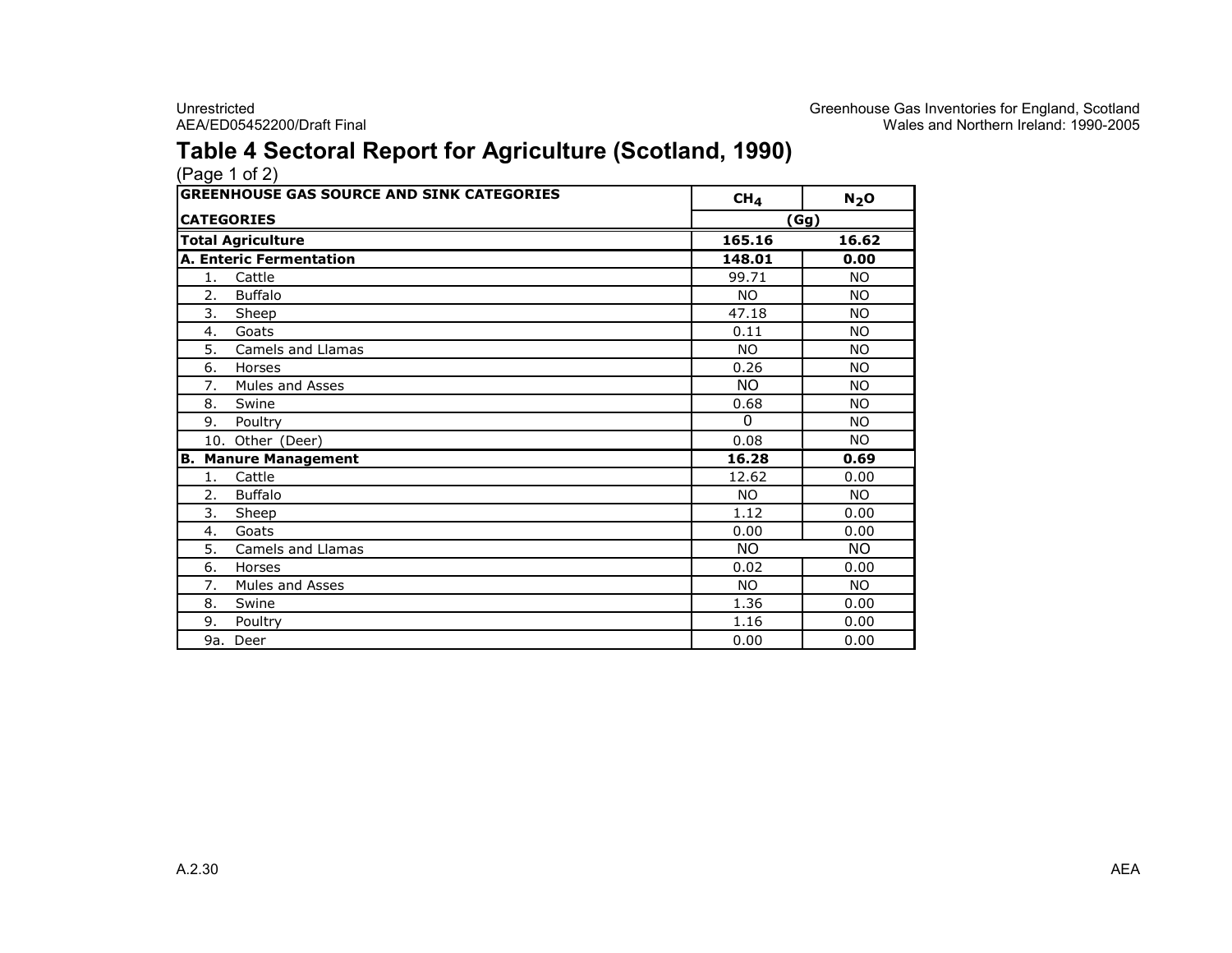# Table 4 Sectoral Report for Agriculture (Scotland, 1990)

| <b>GREENHOUSE GAS SOURCE AND SINK CATEGORIES</b> | CH <sub>4</sub> | N <sub>2</sub> O |  |  |
|--------------------------------------------------|-----------------|------------------|--|--|
| <b>CATEGORIES</b>                                | (Gg)            |                  |  |  |
| <b>B. Manure Management (continued)</b>          |                 |                  |  |  |
| 10. Anaerobic Lagoons                            | NO.             | NO.              |  |  |
| 11. Liquid Systems                               | NO.             | 0.02             |  |  |
| 12. Solid Storage and Dry Lot                    | NO.             | 0.61             |  |  |
| 13. Other (Poultry Litter, Stables etc)          | NO.             | 0.06             |  |  |
| <b>C. Rice Cultivation</b>                       | <b>NO</b>       | <b>NO</b>        |  |  |
| D. Agricultural Soils <sup>(1)</sup>             | <b>NE</b>       | 15.91            |  |  |
| <b>Prescribed Burning of Savannas</b><br>Е.      | <b>NO</b>       | <b>NO</b>        |  |  |
| F. Field Burning of Agricultural Residues        | 0.87            | 0.02             |  |  |
| 1. Cereals                                       | 0.86            | 0.02             |  |  |
| 2. Pulse                                         | <b>NO</b>       | NO.              |  |  |
| 3. Tuber and Root                                | NO.             | NO.              |  |  |
| 4. Sugar Cane                                    | NO.             | NO.              |  |  |
| 5. Other (Linseed)                               | 0.01            | 0.00             |  |  |
| G. Other                                         | 0.00            | 0.00             |  |  |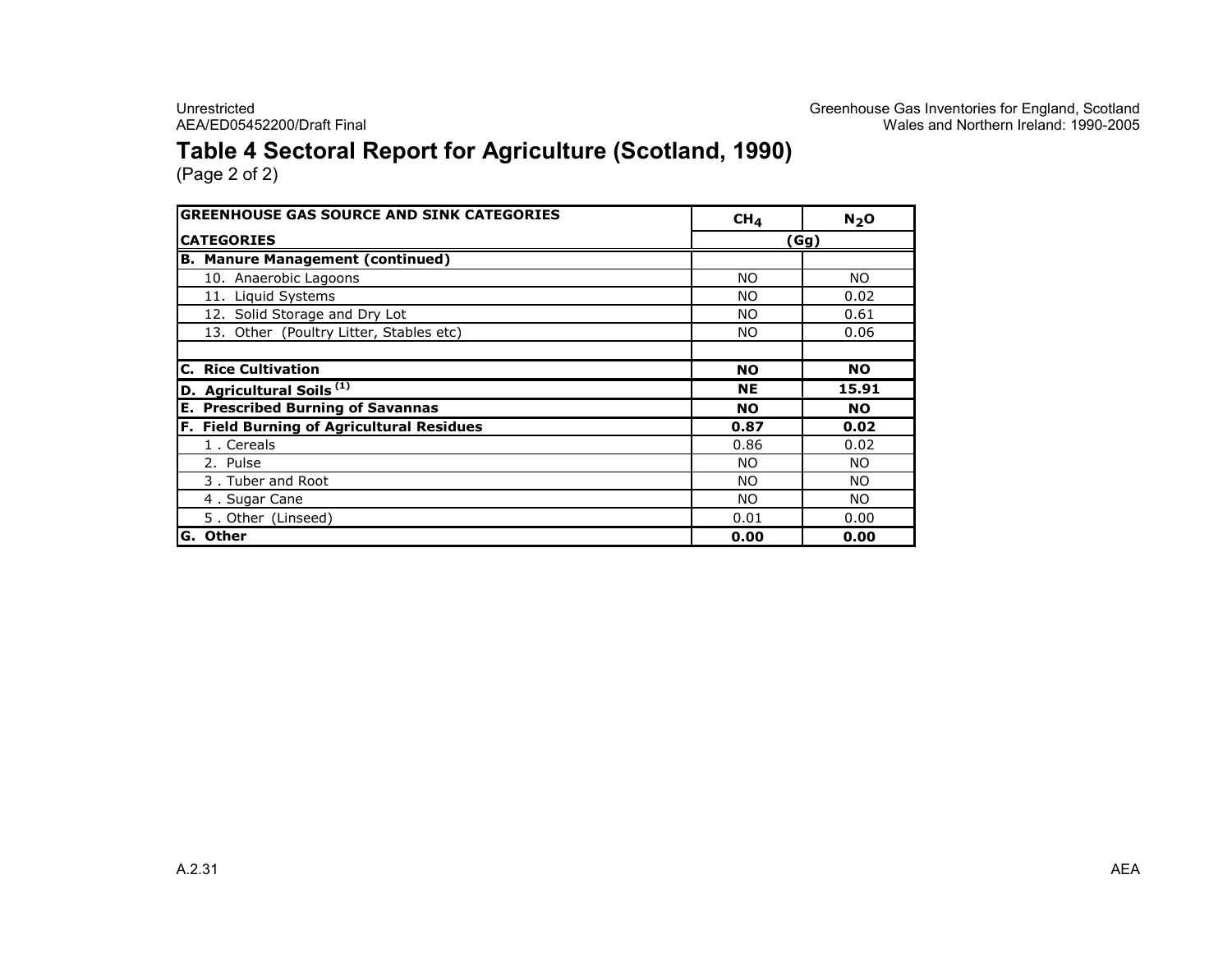# Table 5 Sectoral Report for Land Use Change and Forestry (Scotland, 1990)

| <b>GREENHOUSE GAS SOURCE AND SINK CATEGORIES</b> | CO <sub>2</sub> | $CH_{4}$ | $N_2$ O |
|--------------------------------------------------|-----------------|----------|---------|
| <b>CATEGORIES</b>                                | (Gg)            |          |         |
| 5. Land-Use Change and Forestry                  | $-2,541$        | 0.13     | 0.00    |
| A. Forest Land                                   | $-7,547$        |          |         |
| B. Cropland                                      | 6,104           |          |         |
| C. Grassland                                     | $-2,119$        | 0.03     | 0.00    |
| D. Wetlands                                      |                 |          |         |
| E. Settlements                                   | 1,736           | 0.10     | 0.00    |
| F. Other land                                    |                 |          |         |
| G. Other activities                              | $-714$          |          |         |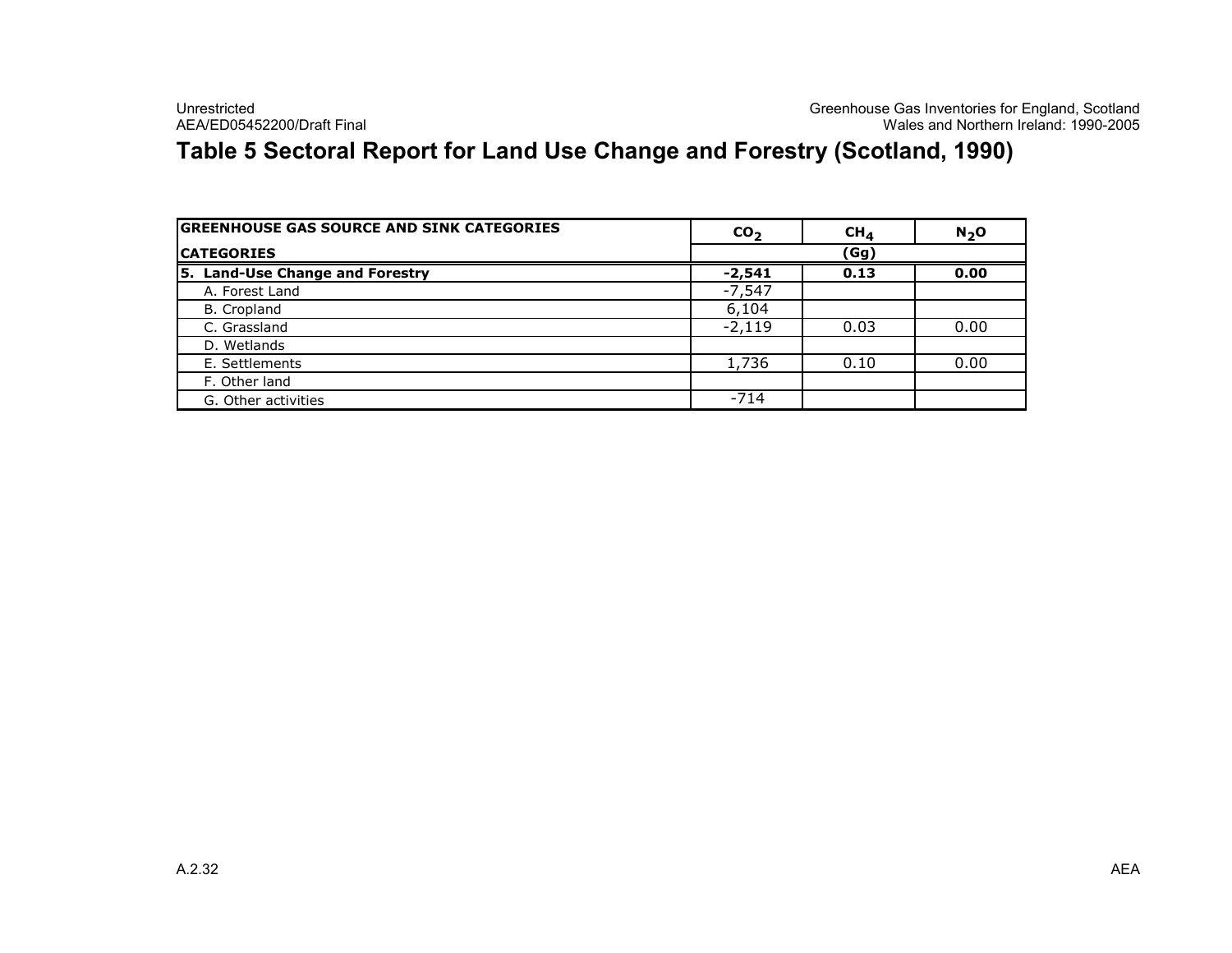# Table 6 Sectoral Report for Waste (Scotland, 1990)

| <b>GREENHOUSE GAS SOURCE AND SINK CATEGORIES</b> | CO <sub>2</sub> | CH <sub>4</sub> | $N_2$ O |
|--------------------------------------------------|-----------------|-----------------|---------|
|                                                  |                 | (Gg)            |         |
| <b>Total Waste</b>                               | 43              | 135             | 0.30    |
| A. Solid Waste Disposal on Land                  | 0.00            | 132             | 0.00    |
| 1. Managed Waste Disposal on Land                | 0.00            | 132             | 0.00    |
| 2. Unmanaged Waste Disposal Sites                |                 |                 |         |
| 3. Other (please specify)                        |                 |                 |         |
|                                                  |                 |                 |         |
| B.<br><b>Wastewater Handling</b>                 | 0.00            | 2.96            | 0.29    |
| 1. Industrial Wastewater                         |                 |                 |         |
| 2. Domestic and Commercial Wastewater            | 0.00            | 2.96            | 0.29    |
| 3. Other (please specify)                        |                 |                 |         |
|                                                  |                 |                 |         |
| C. Waste Incineration                            | 43              | 0.19            | 0.00    |
| D. Other (please specify)                        |                 |                 |         |
|                                                  |                 |                 |         |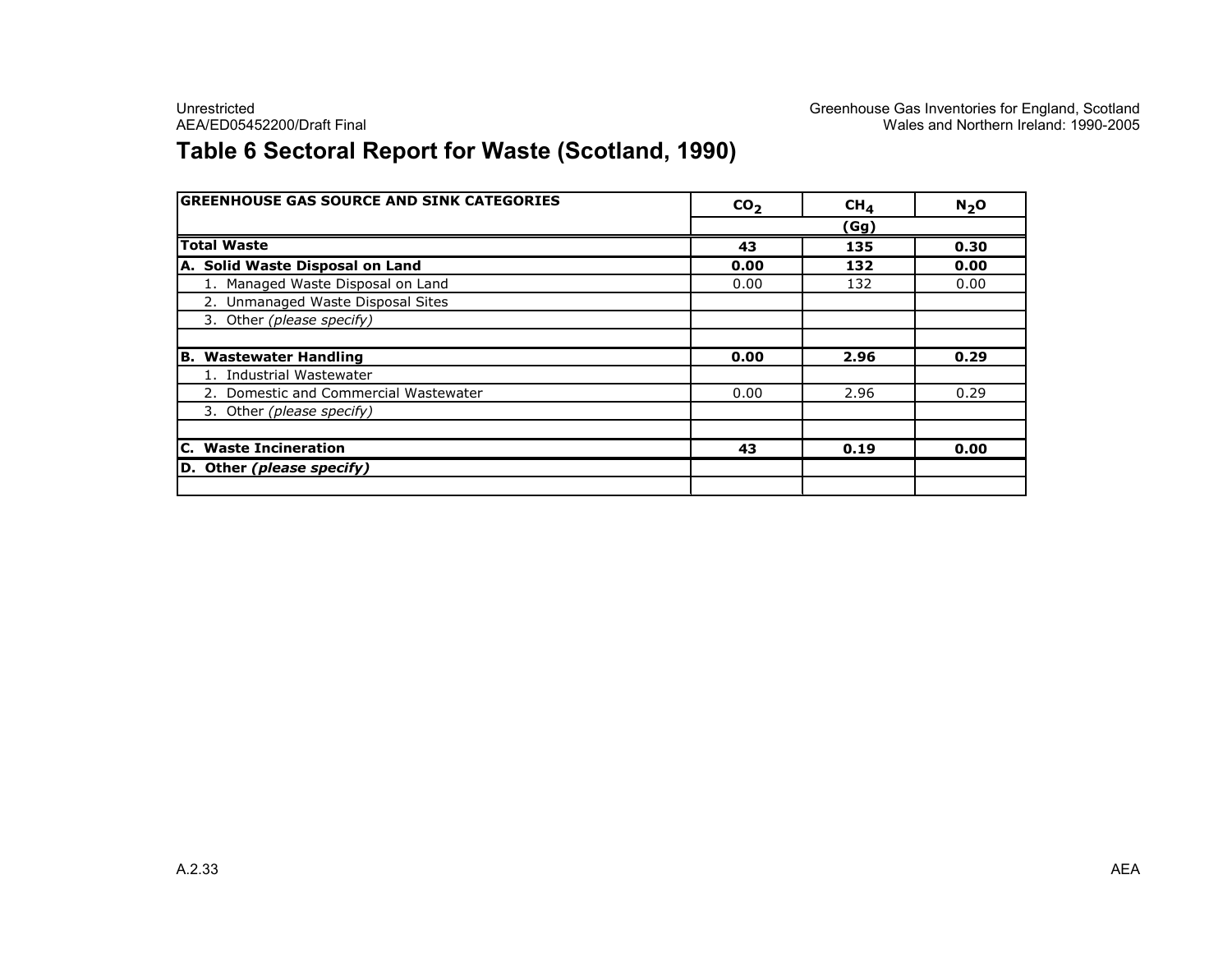Unrestricted<br>Greenhouse Gas Inventories for England, Scotland<br>Wales and Northern Ireland: 1990-2005 AEA/ED05452200/Draft Final Wales and Northern Ireland: 1990-2005

### Table 7A Summary Report for National Greenhouse Gas Inventories (Scotland, 1990) (Page 1 of 2)

| <b>GREENHOUSE GAS SOURCE AND SINK CATEGORIES</b> | CO <sub>2</sub> | CH <sub>4</sub> | $N_2$ O | <b>HFCs</b>           | <b>PFCs</b> | SF <sub>6</sub> |
|--------------------------------------------------|-----------------|-----------------|---------|-----------------------|-------------|-----------------|
|                                                  |                 | (Gg)            |         | $CO2$ equivalent (Gg) | Gg          |                 |
| <b>Total National Emissions and Removals</b>     | 49,950.79       | 389.78          | 19.90   | 0.15                  | 113.45      | 19.97           |
| 1. Energy                                        | 51,301.33       | 89.18           | 1.71    | 0.00                  | 0.00        | 0.00            |
| A. Fuel Combustion                               | 50,028.54       | 15.04           | 1.68    | 0.00                  | 0.00        | 0.00            |
| 1. Energy Industries                             | 19,317.49       | 0.60            | 0.45    | 0.00                  | 0.00        | 0.00            |
| 2. Manufacturing Industries and Construction     | 9,207.10        | 1.77            | 0.46    | 0.00                  | 0.00        | 0.00            |
| 3. Transport                                     | 10,523.03       | 2.34            | 0.39    | 0.00                  | 0.00        | 0.00            |
| 4. Other Sectors                                 | 10,516.65       | 10.31           | 0.37    | 0.00                  | 0.00        | 0.00            |
| 5. Other                                         | 464.27          | 0.01            | 0.01    | 0.00                  | 0.00        | 0.00            |
| B. Fugitive Emissions from Fuels                 | 1,272.79        | 74.14           | 0.03    | 0.00                  | 0.00        | 0.00            |
| 1. Solid Fuels                                   | 15.58           | 30.17           | 0.00    | 0.00                  | 0.00        | 0.00            |
| 2. Oil and Natural Gas                           | 1,257.21        | 43.97           | 0.03    | 0.00                  | 0.00        | 0.00            |
| 2. Industrial Processes                          | 1,146.97        | 0.52            | 1.27    | 0.15                  | 113.45      | 19.97           |
| A. Mineral Products                              | 665.42          | 0.00            | 0.00    | 0.00                  | 0.00        | 0.00            |
| <b>B.</b> Chemical Industry                      | 163.09          | 0.42            | 1.27    | 0.00                  | 0.00        | 0.00            |
| C. Metal Production                              | 318.46          | 0.10            | 0.00    | 0.00                  | 94.25       | 0.00            |
| D. Other Production <sup>(3)</sup>               | 0.00            | 0.00            | 0.00    | 0.00                  | 0.00        | 0.00            |
| E. Production of Halocarbons and SF <sub>6</sub> | 0.00            | 0.00            | 0.00    | 0.00                  | 0.00        | 0.00            |
| F. Consumption of Halocarbons and $SF6$          | 0.00            | 0.00            | 0.00    | 0.15                  | 19.20       | 19.97           |
| G. Other                                         | 0.00            | 0.00            | 0.00    | 0.00                  | 0.00        | 0.00            |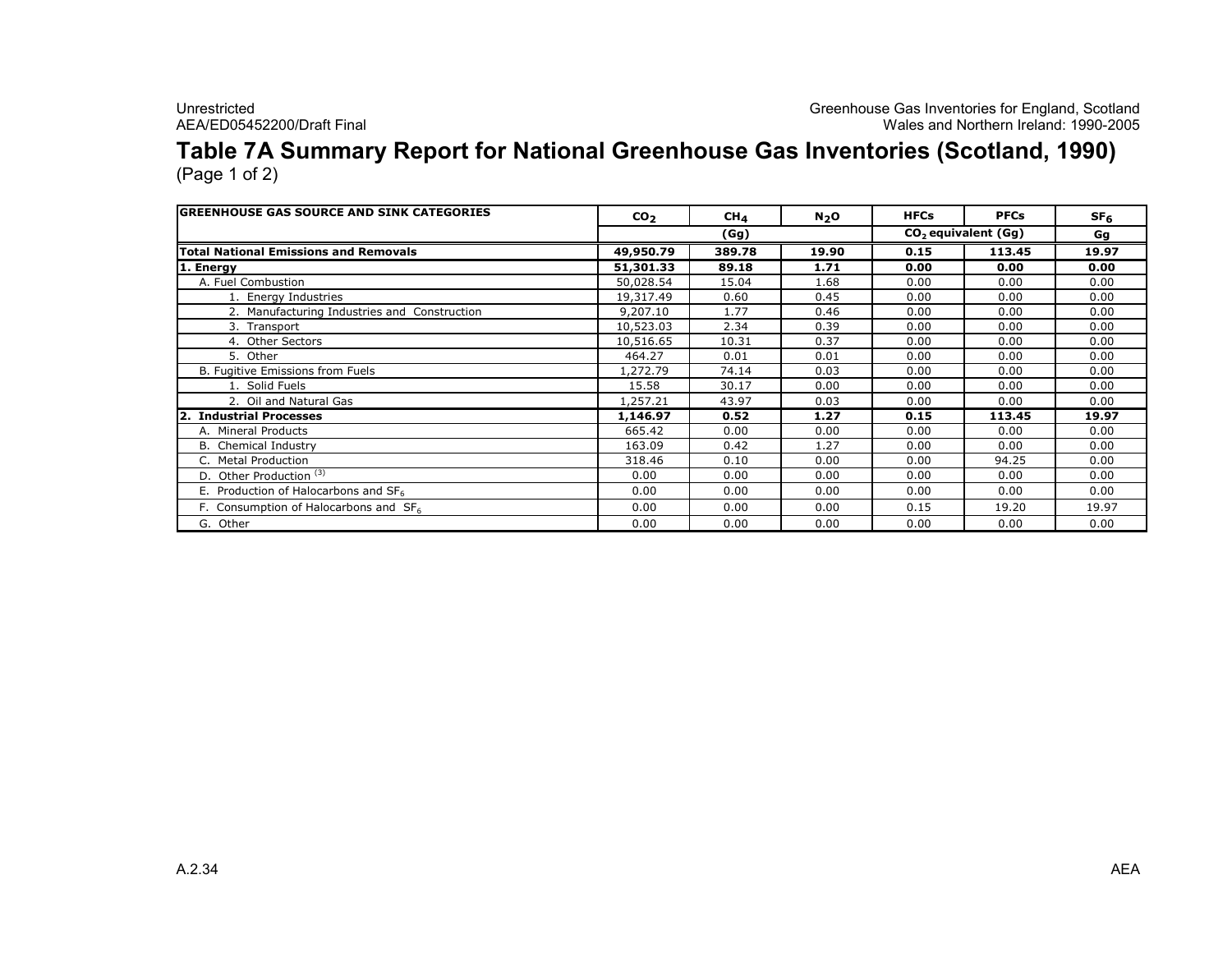Unrestricted Greenhouse Gas Inventories for England, Scotland AEA/ED05452200/Draft Final Wales and Northern Ireland: 1990-2005

### Table 7A Summary Report for National Greenhouse Gas Inventories (Scotland, 1990) (Page 2 of 2)

GREENHOUSE GAS SOURCE AND SINK CATEGORIES CO2 CH<sup>4</sup> $\frac{4}{1}$  N<sub>2</sub>O HFCs PFCs SF<sub>6</sub> (Gg) $0.00$ 3. Solvent and Other Product Use 0.00 0.00 0.00 0.00 0.00 0.00 4. Agriculture 0.00 165.16 16.62 0.00 0.00 0.00 A. Enteric Fermentation $\begin{array}{|c|c|c|c|c|c|c|c|c|c|c|} \hline \multicolumn{1}{|c|}{148.01} & 0.00 & 0.00 & 0.00 & 0.00 & 0.00 \ \hline \multicolumn{1}{|c|}{148.01} & 16.28 & 0.60 & 0.00 & 0.00 & 0.00 & 0.00 \ \hline \multicolumn{1}{|c|}{0.00} & 0.00 & 0.00 & 0.00 & 0.00 & 0.00 \ \hline \end{array}$ B. Manure Management $\frac{16.28}{NQ}$  0.69 0.00 0.00 0.00 0.00<br>Note that the contract of the contract of the contract of the contract of the contract of the contract of the contract of the contract of the contract of the contract of the contrac C. Rice Cultivation NO NO 0.00 0.00 0.00 D. Agricultural Soils NE 15.91 0.00 0.00 0.00 E. Prescribed Burning of Savannass<br><u>neiduse and the second control of the second control of the second control of</u> the second control of the second<br>residuse and control of the second control of the second control of the second control of the second contro F. Field Burning of Agricultural Residues 0.87 0.02 0.00 0.00 0.00 G. Other 0.00 0.00 0.00 0.00 0.00 5. Land-Use Change and Forestry -2,541 0.13 0.00 0.00 0.00 0.00 A. Forest Land -7,5476,104 B. Croplandd 6,104  $-2,119$ C. Grasslandd  $-2,119$  0.03 0.00<br>c D. Wetlandss  $0.00$ 1,736 E. Settlementss 1,736 0.10 0.00<br>2000 0.10 0.00 F. Other landd 0.00  $-714.20$ G. Other activities -714.20 $43.5$ 6. Waste 43.5 134.8 0.30 0.00 0.00 0.00 A. Solid Waste Disposal on Land 0.00 131.63 0.00 0.00 0.00 0.00 B. Wastewater Handling 0.00 2.96 0.29 0.00 0.00 0.00 C. Waste Incinerationn 43.5 0.19 0.00 0.00 0.00 0.00 D. Other(Gg)CO<sub>2</sub> equivalent (Gg)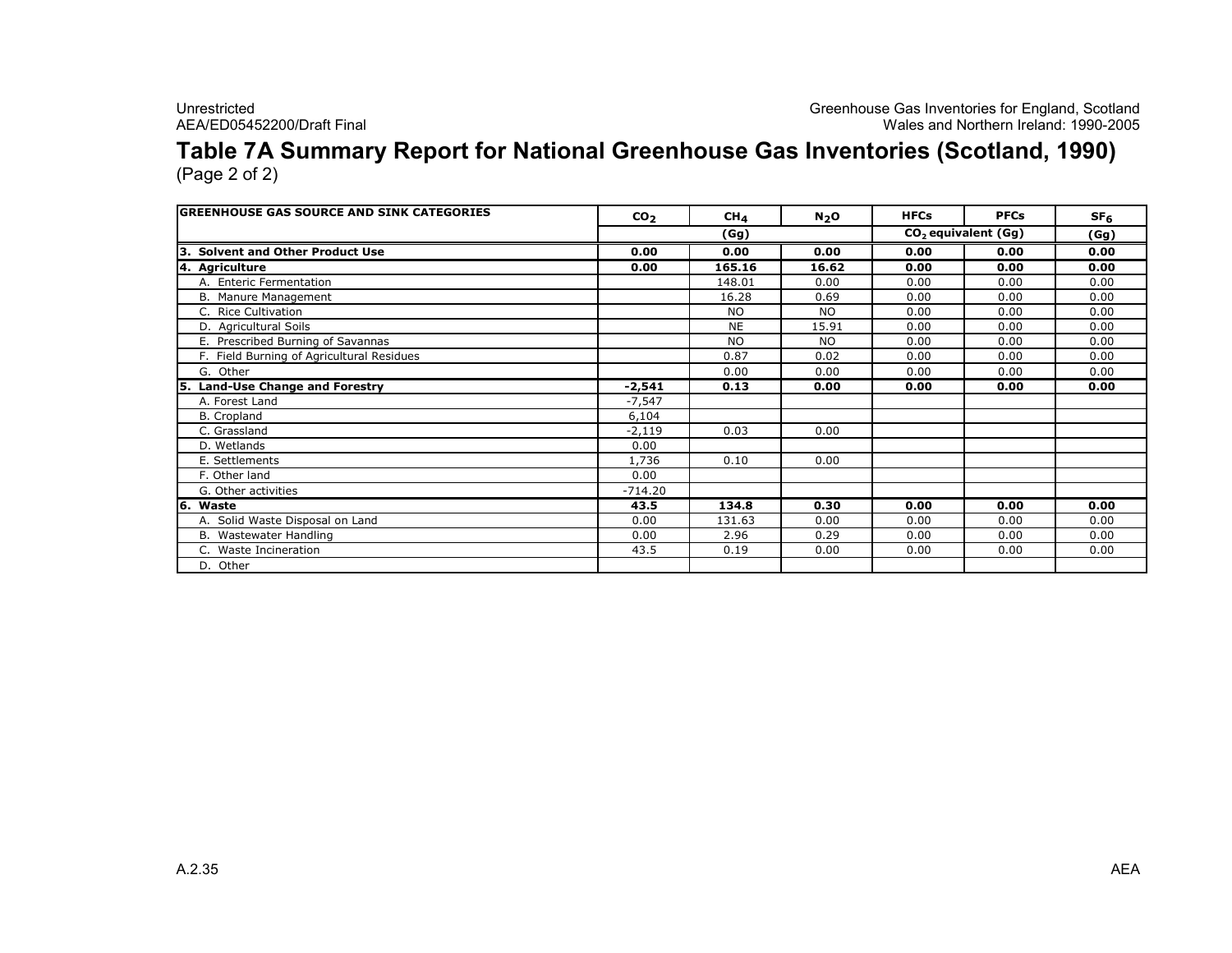### Table 7A Summary Report for National Greenhouse Gas Inventories (Scotland, 1995) (Page 1 of 2)

GREENHOUSE GAS SOURCE AND SINKK  $CO_2$  CH<sub>4</sub> N<sub>2</sub>O HFCs PFCs SF<sub>6</sub> CATEGORIES Gg $0.00$ Total National Emissions and Removals 48623.62 369.19 17.98 131.84 87.62 0.00<br>1. Energy 0.00 51671.27 79.86 1.85 0.00 0.00 0.00 1. Energyy 51671.27 79.86 1.85 0.00 0.00 0.00<br>bl.Combuction 40547.96 9.30 1.93 0.00 0.00 A. Fuel Combustion 49547.86 8.39 1.83 1. Energy Industries 22147.70 0.44 0.41 2. Manufacturing Industries and Construction  $\begin{array}{c|c} 6103.46 & 0.52 & 0.37 \end{array}$ 3. Transport $\begin{array}{|c|c|c|c|c|c|}\n \hline\n t & 10532.13 & 1.81 & 0.71 \\
 \hline\n \end{array}$ 4. Other Sectorss 10420.80 5.61 0.34 5. Other $\begin{array}{|c|c|c|c|c|}\n \hline\n \text{r} & 343.78 & 0.01 & 0.01 \\
 \hline\n \text{Ricions from Euler} & 2122.41 & 71.47 & 0.02\n \hline\n \end{array}$ 8. Fugitive Emissions from Fuels 2123.41 71.47 0.02<br>1. Solid Fuels 0.00 29.38 0.00 1. Solid Fuelss<br>
<u>0.00 29.38 0.00</u><br>
0.00 1122.41 42.00 0.00 2. Oil and Natural Gas <br> **2123.41** 42.09 0.02<br> **2123.41** 42.09 0.02<br> **2123.41** 42.09 0.00 2. Industrial Processes $\begin{array}{|c|c|c|c|c|c|c|c|}\n \hline\n \text{5} & \text{642.77} & \text{0.58} & \text{0.00} & \text{131.84} & \text{87.62} & \text{0.00} \\
 \hline\n & 200.05 & 0.00 & 0.00 & 0.00 & 0.00 & 0.00 & 0.00 \\
 \hline\n \end{array}$ A. Mineral Products 399.05 0.00 0.00 0.00 0.00 0.00 B. Chemical Industry175.85 0.58 0.00 0.00 0.00 0.00 0.00<br>- 27.88 0.00 0.00 0.00 0.00 27.58 0.00 C. Metal Production 67.88 0.00 0.00 0.00 35.88 0.00 D. Other Production<sup>(3)</sup> E. Production of Halocarbons and  $SF<sub>6</sub>$  $\frac{6}{\sqrt{5}}$  0.00 0.00 0.00 0.00 0.00 0.00 0.00 F. Consumption of Halocarbons and  $SF<sub>6</sub>$  $\begin{array}{|c|c|c|c|c|c|c|c|c|} \hline \multicolumn{1}{c|}{0.00} & \multicolumn{1}{c|}{0.00} & \multicolumn{1}{c|}{0.00} & \multicolumn{1}{c|}{131.84} & \multicolumn{1}{c|}{51.74} & \multicolumn{1}{c|}{0.00} \ \hline \end{array}$ G. Other (Gg) $CO<sub>2</sub>$  equivalent (Gg)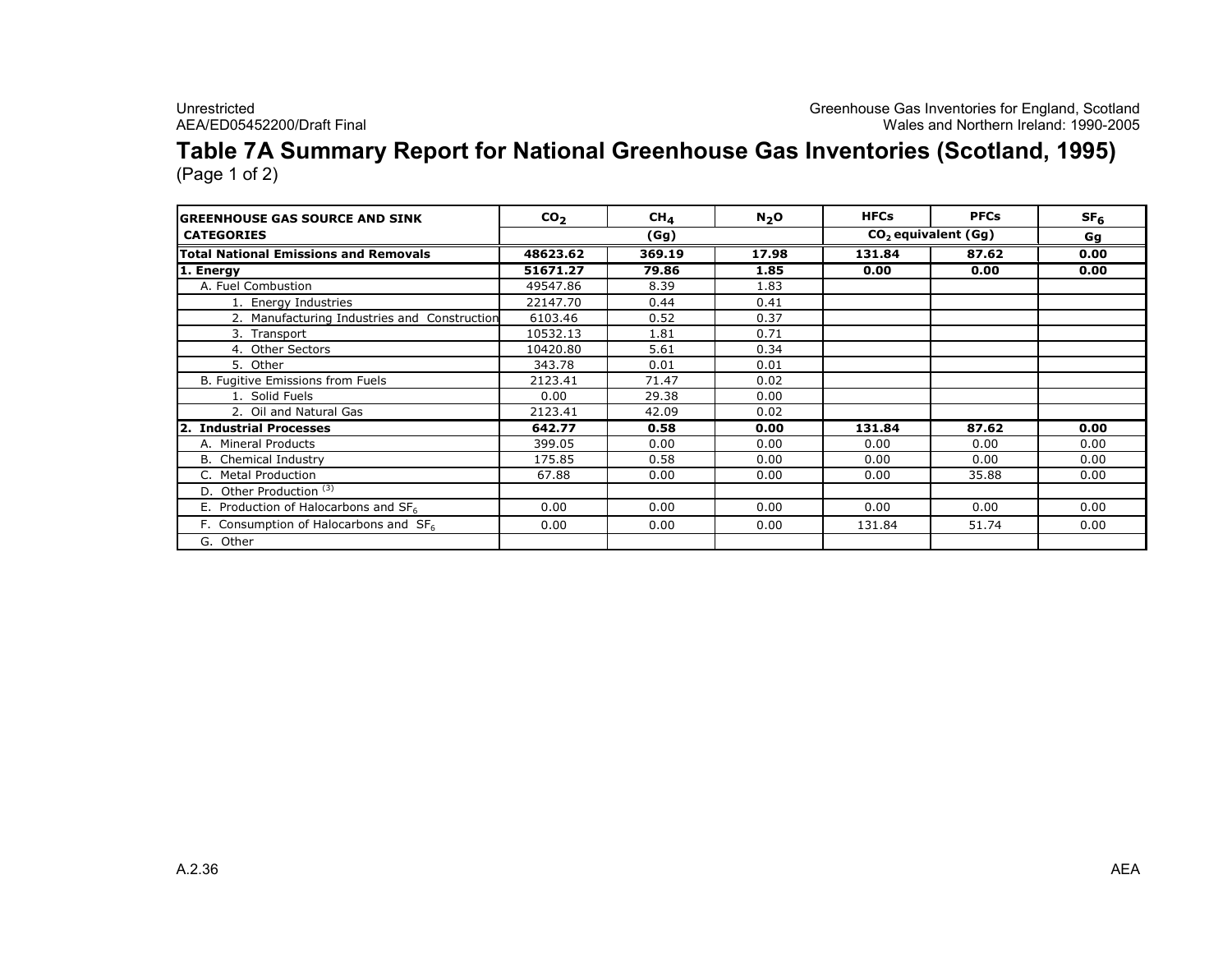### Table 7A Summary Report for National Greenhouse Gas Inventories (Scotland, 1995) (Page 2 of 2)

GREENHOUSE GAS SOURCE AND SINKK  $CO_2$  CM<sub>4</sub> N<sub>2</sub>O HFCs PFCs SF<sub>6</sub> **CATEGORIES**  (Gg) 3. Solvent and Other Product Use 0.00 0.00 0.00 0.00 0.00 0.00 4. Agriculture 0.00 162.59 15.83 0.00 0.00 0.00 A. Enteric Fermentationn 146.25 0.00<br>+ 16.22 0.60 B. Manure Management $\frac{16.33}{N}$  0.69 C. Rice Cultivationn<br>1980 - Andrea Britain, actris ann an Cathair an Cathair an Chomhair an Chomhair an Chomhair an Chomhair an Ch<br>1990 - An Eilean an t-Iar-Aonaich an t-Iar-Aonaich an t-Iar-Aonaich an t-Iar-Aonaich an t-Iar-Aonaich an t-Iar D. Agricultural Soils $\frac{15.14}{100}$  15.14 E. Prescribed Burning of Savannas NO NO F. Field Burning of Agricultural Residues $\sim$  0.00 0.00 0.00 G. Other NO NO 5. Land-Use Change and Forestry -3720.48 0.10 0.00 0.00 0.00 0.00 A. Forest Land -8972.996316.06 B. Croplandd 6316.06  $-2197.79$ C. Grassland -2197.79 0.03 0.00 D. Wetlandss and  $\sim$  0.00  $\sim$  0.00  $\sim$ 1700.78 E. Settlementss 1700.78 0.07 0.00<br>2000 0.07 0.00 F. Other landd 0.00  $-566.54$ G. Other activities -566.54 $30.05$ **Waste**  30.05 126.07 0.30 0.00 0.00 0.00 A. Solid Waste Disposal on Landd 0.00 122.93 0.00<br>0.00 2.00 2.00 0.00 0.00 B. Wastewater Handling $\begin{array}{|c|c|c|c|c|c|}\n\hline\ng & 0.00 & 3.02 & 0.30 \\
\hline\n20.05 & 0.11 & 0.00\n\end{array}$ C. Waste Incineration 30.05 0.11 0.00 D. Other7. Other (please specify)  $\begin{array}{|c|c|c|c|c|c|c|c|} \hline \rule{0.2cm}{0.06cm} & \rule{0.2cm}{0.06cm} & \rule{0.2cm}{0.06cm} & \rule{0.2cm}{0.06cm} & \rule{0.2cm}{0.06cm} & \rule{0.2cm}{0.06cm} & \rule{0.2cm}{0.06cm} & \rule{0.2cm}{0.06cm} & \rule{0.2cm}{0.06cm} & \rule{0.2cm}{0.06cm} & \rule{0.2cm}{0.06cm} & \rule{0.2cm}{0.06cm} & \rule{0.2cm}{0.06cm}$ (Gg) $\begin{array}{|c|c|c|c|}\n\hline\n\text{(Gg)} & \text{CO}_2 \text{ equivalent (Gg)} \\
\hline\n0.00 & 0.00 & 0.00 & 0.00 \\
\hline\n\end{array}$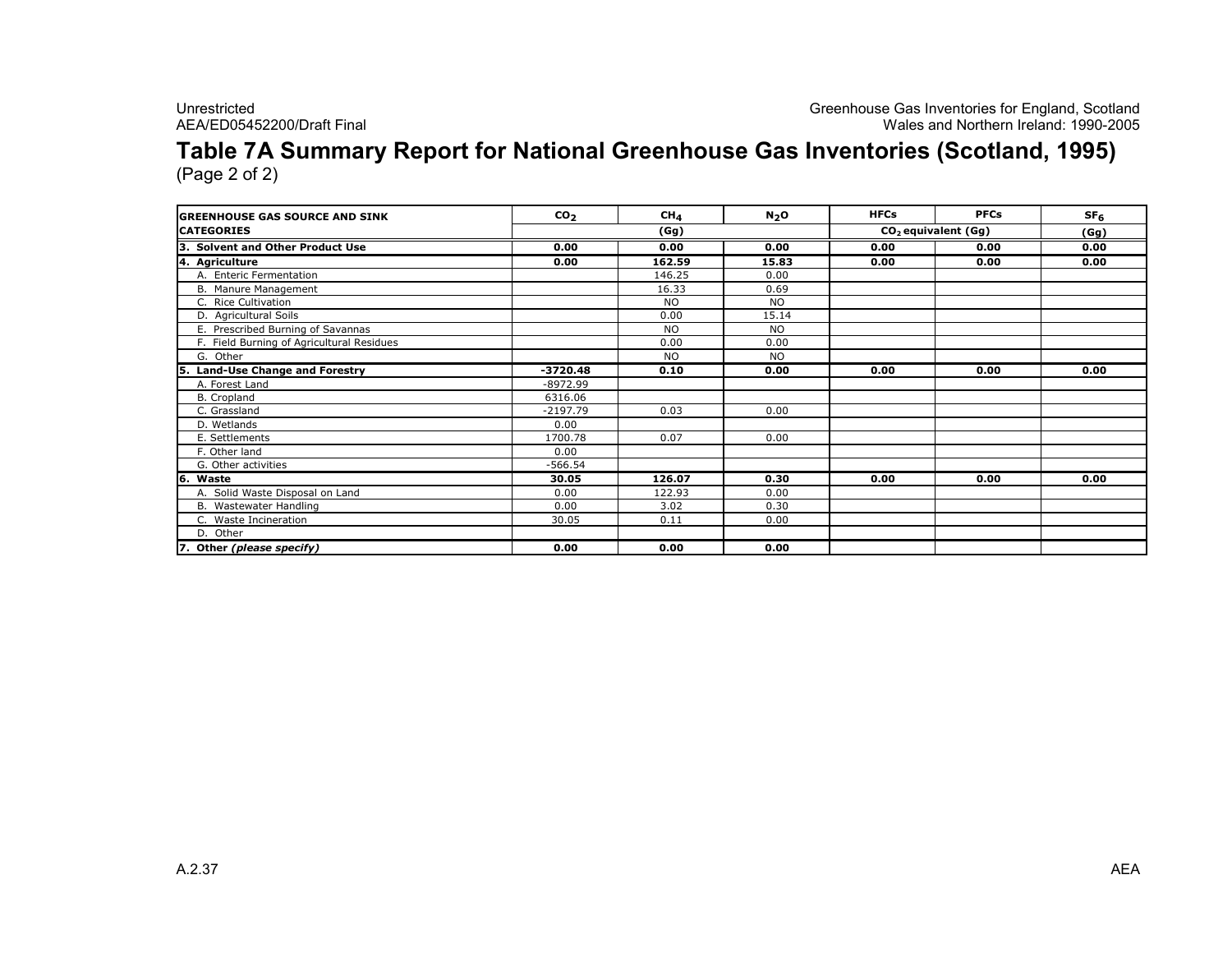### Table 7A Summary Report for National Greenhouse Gas Inventories (Scotland, 2004)(Page 1 of 2)

| <u>ِ ب</u><br><b>IGREENHOUSE GAS SOURCE AND SINK</b> | CO <sub>2</sub> | CH <sub>4</sub> | N <sub>2</sub> O | <b>HFCs</b>           | <b>PFCs</b> | SF <sub>6</sub> |
|------------------------------------------------------|-----------------|-----------------|------------------|-----------------------|-------------|-----------------|
| <b>CATEGORIES</b>                                    | (Gg)            |                 |                  | $CO2$ equivalent (Gg) | Gg          |                 |
| <b>Total National Emissions and Removals</b>         | 44396.07        | 241.43          | 16.19            | 717.38                | 75.08       | 0.00            |
| 1. Energy                                            | 48305.59        | 27.80           | 2.50             | 0.00                  | 0.00        | 0.00            |
| A. Fuel Combustion                                   | 47506.50        | 4.58            | 2.50             |                       |             |                 |
| 1. Energy Industries                                 | 19544.86        | 0.39            | 0.40             |                       |             |                 |
| 2. Manufacturing Industries and Construction         | 5934.06         | 0.52            | 0.33             |                       |             |                 |
| 3. Transport                                         | 11461.63        | 0.73            | 1.47             |                       |             |                 |
| 4. Other Sectors                                     | 10330.79        | 2.94            | 0.28             |                       |             |                 |
| 5. Other                                             | 235.16          | 0.01            | 0.01             |                       |             |                 |
| B. Fugitive Emissions from Fuels                     | 799.09          | 23.22           | 0.01             |                       |             |                 |
| 1. Solid Fuels                                       | 0.00            | 4.79            | 0.00             |                       |             |                 |
| 2. Oil and Natural Gas                               | 799.09          | 18.43           | 0.01             |                       |             |                 |
| <b>Industrial Processes</b><br>2.                    | 721.04          | 0.68            | 0.00             | 717.38                | 75.08       | 0.00            |
| A. Mineral Products                                  | 477.88          | 0.00            | 0.00             | 0.00                  | 0.00        | 0.00            |
| <b>B.</b> Chemical Industry                          | 175.34          | 0.68            | 0.00             | 0.00                  | 0.00        | 0.00            |
| C. Metal Production                                  | 67.81           | 0.00            | 0.00             | 0.00                  | 9.61        | 0.00            |
| D. Other Production <sup>(3)</sup>                   |                 |                 |                  |                       |             |                 |
| E. Production of Halocarbons and $SF_6$              | 0.00            | 0.00            | 0.00             | 0.00                  | 0.00        | 0.00            |
| F. Consumption of Halocarbons and $SF6$              | 0.00            | 0.00            | 0.00             | 717.38                | 65.47       | 0.00            |
| G. Other                                             |                 |                 |                  |                       |             |                 |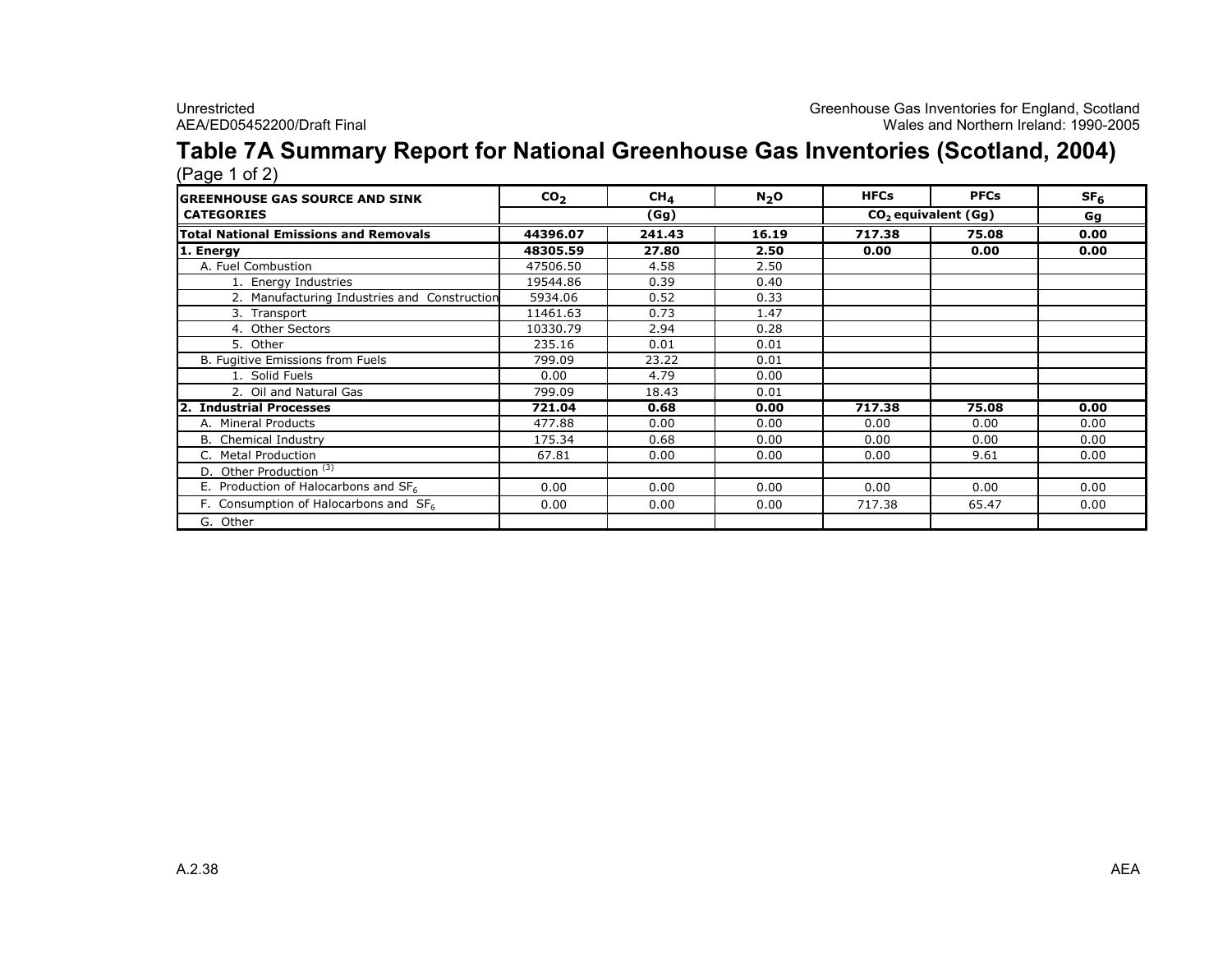### Table 7A Summary Report for National Greenhouse Gas Inventories (Scotland, 2004)(Page 2 of 2)

| <b>GREENHOUSE GAS SOURCE AND SINK</b>     | CO <sub>2</sub> | CH <sub>4</sub> | N <sub>2</sub> O | <b>HFCs</b> | <b>PFCs</b>                     | SF <sub>6</sub> |
|-------------------------------------------|-----------------|-----------------|------------------|-------------|---------------------------------|-----------------|
| <b>CATEGORIES</b>                         |                 | (Gg)            |                  |             | CO <sub>2</sub> equivalent (Gg) | (Gg)            |
| 3. Solvent and Other Product Use          | 0.00            | 0.00            | 0.00             | 0.00        | 0.00                            | 0.00            |
| 4. Agriculture                            | 0.00            | 151.54          | 13.32            | 0.00        | 0.00                            | 0.00            |
| A. Enteric Fermentation                   |                 | 135.99          | 0.00             |             |                                 |                 |
| B. Manure Management                      |                 | 15.55           | 0.66             |             |                                 |                 |
| C. Rice Cultivation                       |                 | <b>NO</b>       | <b>NO</b>        |             |                                 |                 |
| D. Agricultural Soils                     |                 | 0.00            | 12.66            |             |                                 |                 |
| E. Prescribed Burning of Savannas         |                 | <b>NO</b>       | <b>NO</b>        |             |                                 |                 |
| F. Field Burning of Agricultural Residues |                 | 0.00            | 0.00             |             |                                 |                 |
| G. Other                                  |                 | <b>NO</b>       | <b>NO</b>        |             |                                 |                 |
| <b>Land-Use Change and Forestry</b>       | $-4649.01$      | 0.21            | 0.00             | 0.00        | 0.00                            | 0.00            |
| A. Forest Land                            | $-10472.52$     |                 |                  |             |                                 |                 |
| B. Cropland                               | 6539.07         |                 |                  |             |                                 |                 |
| C. Grassland                              | $-2629.28$      | 0.13            | 0.00             |             |                                 |                 |
| D. Wetlands                               | 0.00            |                 |                  |             |                                 |                 |
| E. Settlements                            | 1666.38         | 0.08            | 0.00             |             |                                 |                 |
| F. Other land                             | 0.00            |                 |                  |             |                                 |                 |
| G. Other activities                       | 247.33          |                 |                  |             |                                 |                 |
| 6. Waste                                  | 18.45           | 61.19           | 0.36             | 0.00        | 0.00                            | 0.00            |
| A. Solid Waste Disposal on Land           | 0.00            | 57.97           | 0.00             |             |                                 |                 |
| B. Wastewater Handling                    | 0.00            | 3.21            | 0.33             |             |                                 |                 |
| C. Waste Incineration                     | 18.45           | 0.02            | 0.03             |             |                                 |                 |
| D. Other                                  |                 |                 |                  |             |                                 |                 |
| 7. Other (please specify)                 | 0.00            | 0.00            | 0.00             |             |                                 |                 |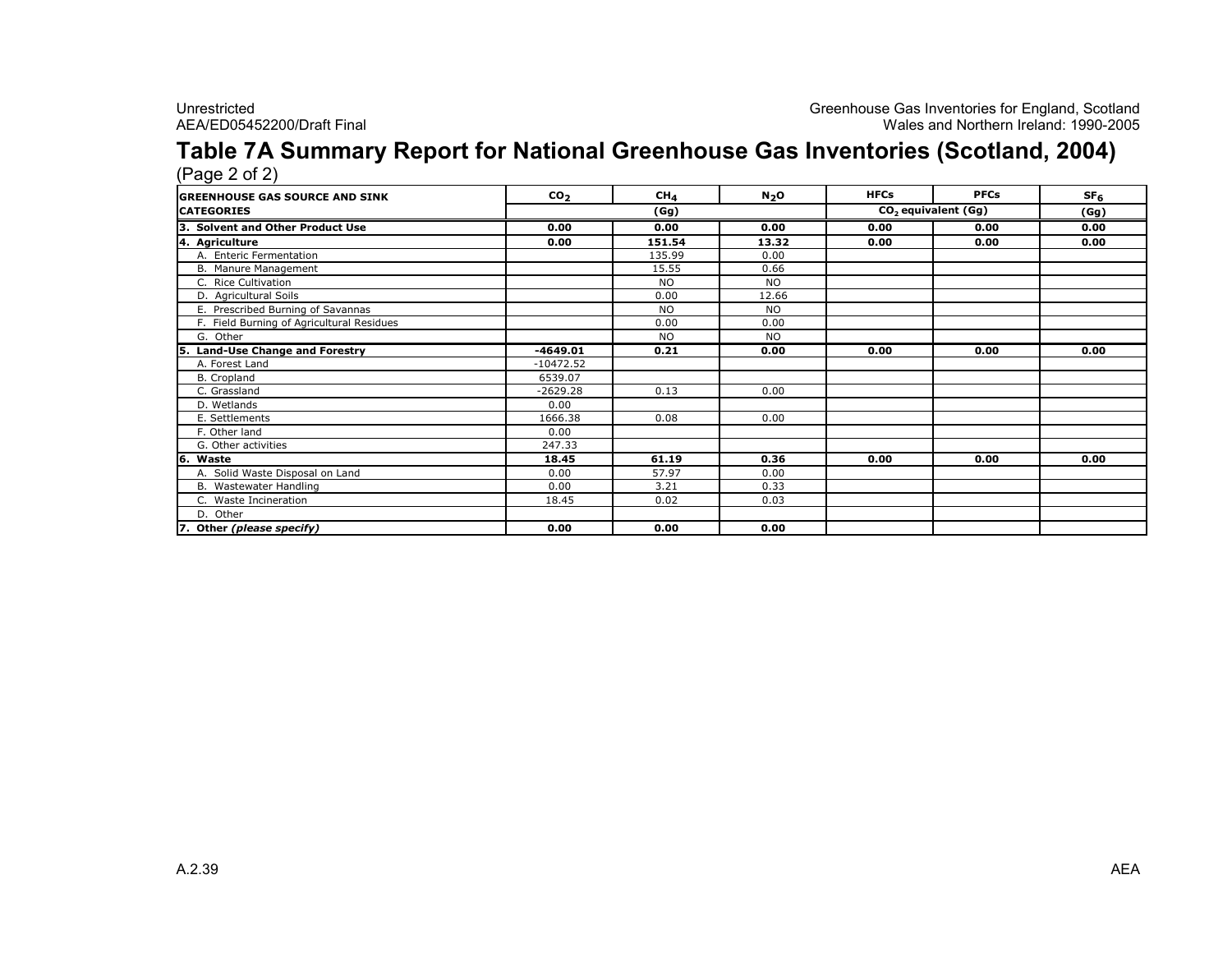# Table 1 Sectoral Report for Energy (Scotland, 2005) (Page 1 of 2)

| <b>GREENHOUSE GAS SOURCE AND SINK CATEGORIES</b>          | CO <sub>2</sub> | CH <sub>4</sub> | $N_2$ O |  |  |  |
|-----------------------------------------------------------|-----------------|-----------------|---------|--|--|--|
|                                                           | (Gg)            |                 |         |  |  |  |
| <b>Total Energy</b>                                       | 47,645          | 27              | 2.59    |  |  |  |
| A. Fuel Combustion Activities (Sectoral Approach)         | 46,684          | 4.36            | 2.58    |  |  |  |
| 1. Energy Industries                                      | 18,450          | 0.57            | 0.48    |  |  |  |
| a. Public Electricity and Heat Production                 | 14,057          | 0.20            | 0.31    |  |  |  |
| b. Petroleum Refining                                     | 2,399           | 0.05            | 0.05    |  |  |  |
| c. Manufacture of Solid Fuels and Other Energy Industries | 1,994           | 0.32            | 0.12    |  |  |  |
| 2. Manufacturing Industries and Construction              | 6,083           | 0.51            | 0.34    |  |  |  |
| a. Iron and Steel                                         | 57              | 0.01            | 0.00    |  |  |  |
| b. Non-Ferrous Metals                                     | IE              | IE              | IE      |  |  |  |
| c. Chemicals                                              | IE              | IE              | IE      |  |  |  |
| d. Pulp, Paper and Print                                  | IE              | IE              | IE      |  |  |  |
| e. Food Processing, Beverages and Tobacco                 | IE              | IE              | ΙE      |  |  |  |
| f. Other (please specify)                                 | 6,026           | 0.51            | 0.34    |  |  |  |
| 3. Transport                                              | 11,661          | 0.66            | 1.49    |  |  |  |
| a. Civil Aviation                                         | 707             | 0.02            | 0.02    |  |  |  |
| b. Road Transportation                                    | 9,903           | 0.62            | 1.35    |  |  |  |
| c. Railways                                               | 215             | 0.01            | 0.08    |  |  |  |
| Navigation<br>d.                                          | 782             | 0.01            | 0.02    |  |  |  |
| Other Transportation (please specify)<br>$e_{1}$          | 54              | 0.00            | 0.02    |  |  |  |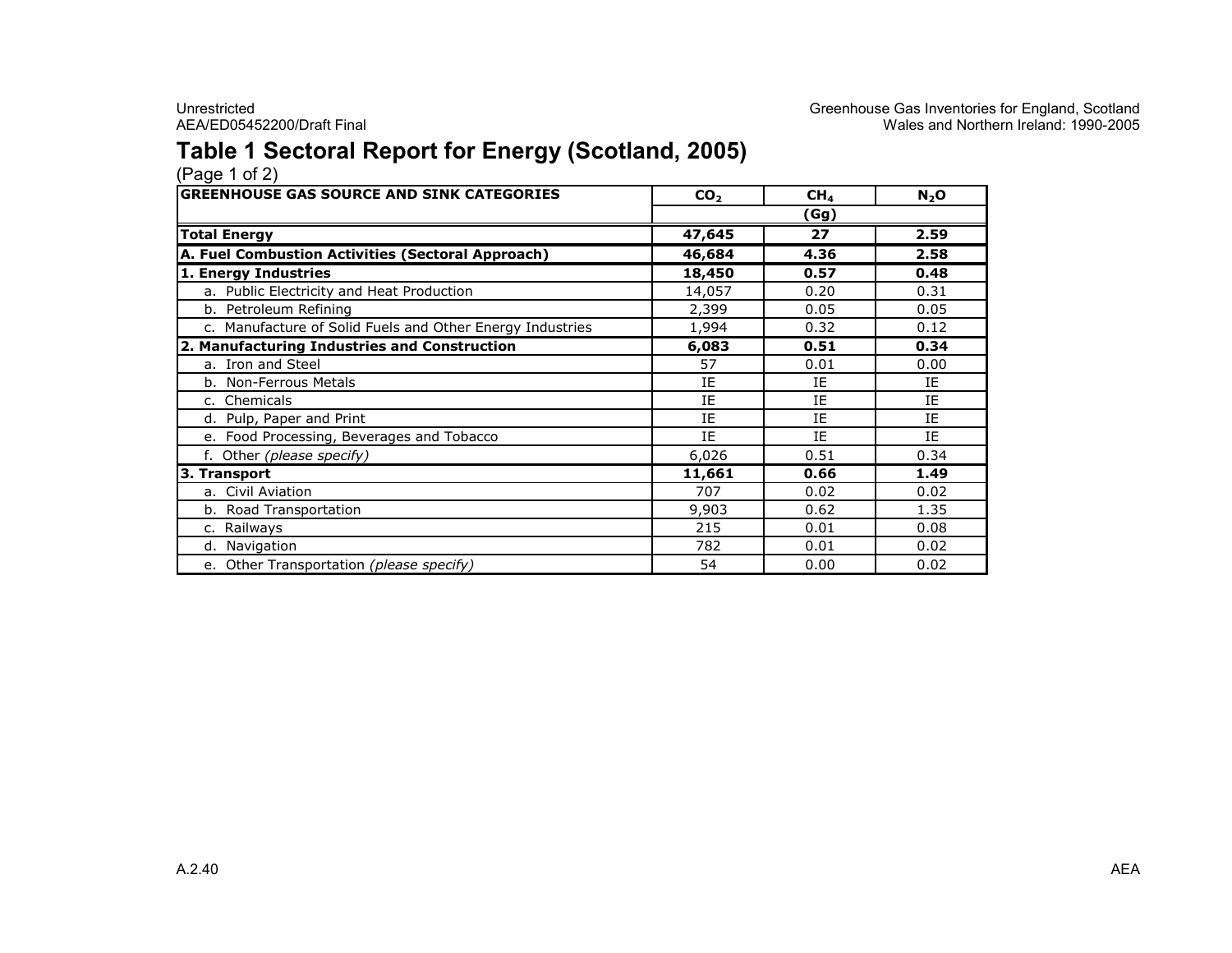# Table 1 Sectoral Report for Energy (Scotland, 2005)

| <b>GREENHOUSE GAS SOURCE AND SINK CATEGORIES</b> | CO <sub>2</sub> | CH <sub>4</sub> | $N_2$ O   |  |  |  |
|--------------------------------------------------|-----------------|-----------------|-----------|--|--|--|
|                                                  | (Gg)            |                 |           |  |  |  |
| 4. Other Sectors                                 | 10,264          | 2.61            | 0.26      |  |  |  |
| a. Commercial/Institutional                      | 2,120           | 0.23            | 0.01      |  |  |  |
| b. Residential                                   | 7,551           | 2.29            | 0.05      |  |  |  |
| c. Agriculture/Forestry/Fisheries                | 593             | 0.08            | 0.21      |  |  |  |
| 5. Other (Military Aircraft and Naval Vessels)   | 226             | 0.01            | 0.01      |  |  |  |
| <b>B. Fugitive Emissions from Fuels</b>          | 961             | 22.49           | 0.01      |  |  |  |
| 1. Solid Fuels                                   | $\mathbf 0$     | 4.92            | 0.00      |  |  |  |
| a. Coal Mining                                   | 0               | 4.92            | 0.00      |  |  |  |
| b. Solid Fuel Transformation                     | $\Omega$        | 0.00            | 0.00      |  |  |  |
| c. Other (please specify)                        | <b>NO</b>       | NO.             | <b>NO</b> |  |  |  |
| 2. Oil and Natural Gas                           | 961             | 17.57           | 0.01      |  |  |  |
| a. Oil                                           | 635             | 1               | 0.00      |  |  |  |
| b. Natural Gas                                   | $\Omega$        | 16              | NO.       |  |  |  |
| c. Venting and Flaring                           | 326             | 0.76            | 0.01      |  |  |  |
| Flaring                                          | 326             |                 | 0.01      |  |  |  |
| Venting                                          | $\mathbf{0}$    | 0               | NO.       |  |  |  |
| Memo Items: $(2)$                                |                 |                 |           |  |  |  |
| <b>International Bunkers</b>                     | <b>NA</b>       | <b>NA</b>       | <b>NA</b> |  |  |  |
| Aviation                                         | <b>NA</b>       | <b>NA</b>       | <b>NA</b> |  |  |  |
| Marine                                           | <b>NA</b>       | <b>NA</b>       | <b>NA</b> |  |  |  |
| CO <sub>2</sub> Emissions from Biomass           | <b>NE</b>       |                 |           |  |  |  |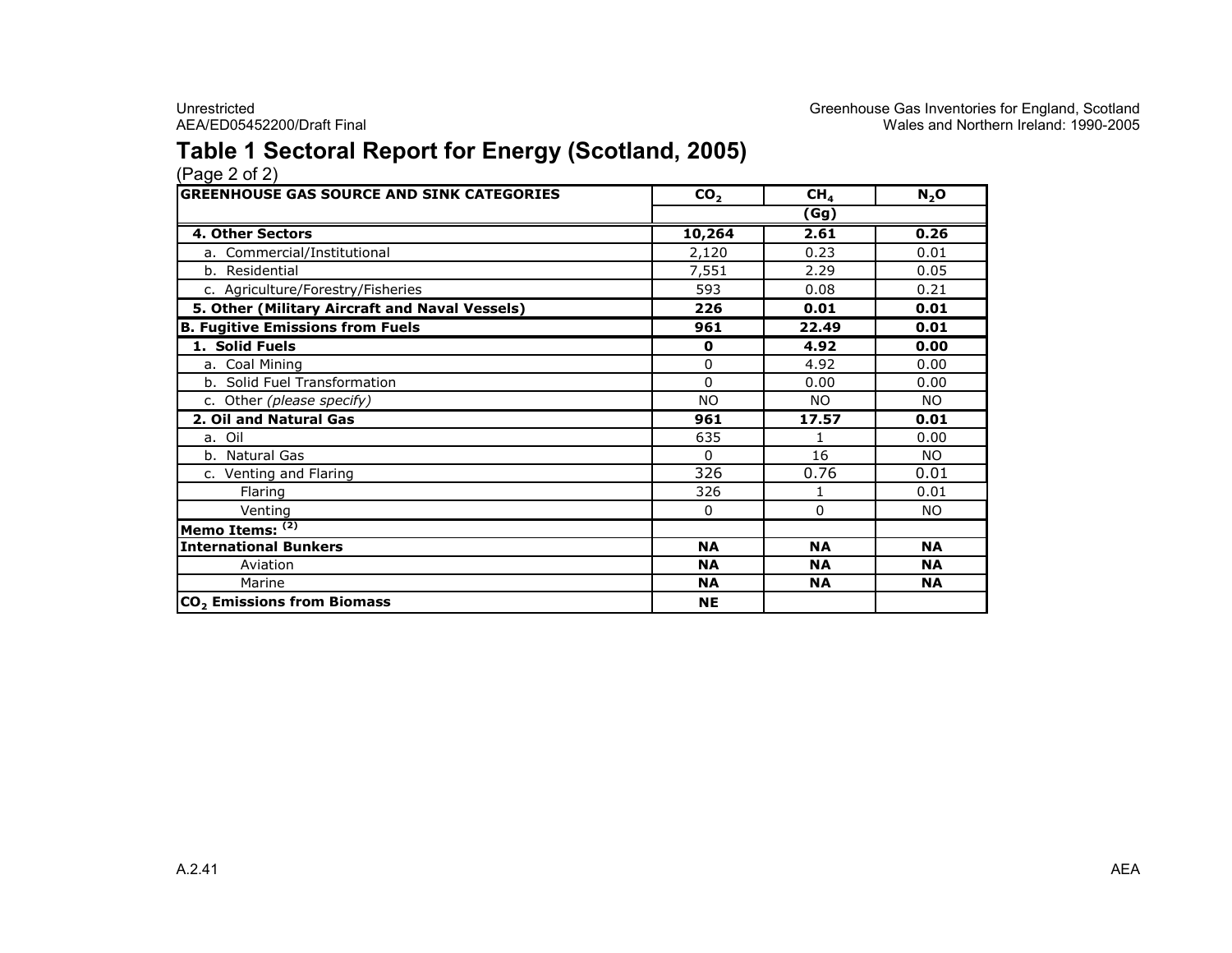### Table 2(I) Sectoral Report for Industrial Processes (Scotland, 2005)

| <b>GREENHOUSE GAS SOURCE AND SINK</b>                        | CO <sub>2</sub> | CH <sub>4</sub> | $N_2$ O   | <b>HFCs</b>              | <b>PFCs</b> | SF <sub>6</sub> |  |
|--------------------------------------------------------------|-----------------|-----------------|-----------|--------------------------|-------------|-----------------|--|
| <b>ICATEGORIES</b>                                           | (Gg)            |                 |           | <b>Gg CO2 Equivalent</b> |             | Gq              |  |
| <b>Total Industrial Processes</b>                            | 616             | 1.13            | 0.00      | 733.88                   | 60.24       | 0.00            |  |
| <b>A. Mineral Products</b>                                   | 377             | 0.00            | 0.00      | 0.00                     | 0.00        | 0.00            |  |
| Cement Production                                            | 342             | <b>NO</b>       | NO.       | 0.00                     | 0.00        | 0.00            |  |
| 2. Lime Production                                           | $\Omega$        | <b>NO</b>       | NO.       | 0.00                     | 0.00        | 0.00            |  |
| 3. Limestone and Dolomite Use                                | 11              | <b>NO</b>       | NO.       | 0.00                     | 0.00        | 0.00            |  |
| 4. Soda Ash Production and Use                               | 24              | <b>NO</b>       | <b>NO</b> | 0.00                     | 0.00        | 0.00            |  |
| 5. Asphalt Roofing                                           | <b>NE</b>       | <b>NO</b>       | <b>NO</b> | 0.00                     | 0.00        | 0.00            |  |
| 6. Road Paving with Asphalt                                  | <b>NE</b>       | <b>NO</b>       | <b>NO</b> | 0.00                     | 0.00        | 0.00            |  |
| 7. Other (fletton bricks)                                    | 0               | 0.00            | <b>NO</b> | 0.00                     | 0.00        | 0.00            |  |
| <b>B.</b> Chemical Industry                                  | 178             | 1.13            | 0.00      | 0.00                     | 0.00        | 0.00            |  |
| 1. Ammonia Production                                        | $\Omega$        | <b>NE</b>       | <b>NO</b> | 0.00                     | 0.00        | 0.00            |  |
| 2. Nitric Acid Production                                    | <b>NO</b>       | <b>NO</b>       | 0.00      | 0.00                     | 0.00        | 0.00            |  |
| 3. Adipic Acid Production                                    | <b>NO</b>       | <b>NO</b>       | 0.00      | 0.00                     | 0.00        | 0.00            |  |
| 4. Carbide Production                                        | <b>NO</b>       | <b>NO</b>       | <b>NO</b> | 0.00                     | 0.00        | 0.00            |  |
| 5. Other (please specify)                                    | 178             | 1.13            | <b>NO</b> | 0.00                     | 0.00        | 0.00            |  |
| <b>Metal Production</b><br>IC.                               | 60              | 0.00            | 0.00      |                          |             |                 |  |
| 1. Iron and Steel Production                                 | 0               | 0.00            | 0.00      | 0.00                     | 0.00        | 0.00            |  |
| 2. Ferroalloys Production                                    | IE              | <b>NE</b>       | <b>NO</b> | 0.00                     | 0.00        | 0.00            |  |
| 3. Aluminium Production                                      | 60              | <b>NO</b>       | <b>NO</b> | 0.00                     | 10.03       | 0.00            |  |
| 4. SF <sub>6</sub> Used in Aluminium and Magnesium Foundries | <b>NO</b>       | <b>NO</b>       | NO.       | 0.00                     | 0.00        | 0.00            |  |
| Other (please specify)<br>5.                                 | <b>NO</b>       | <b>NO</b>       | <b>NO</b> | 0.00                     | 0.00        | 0.00            |  |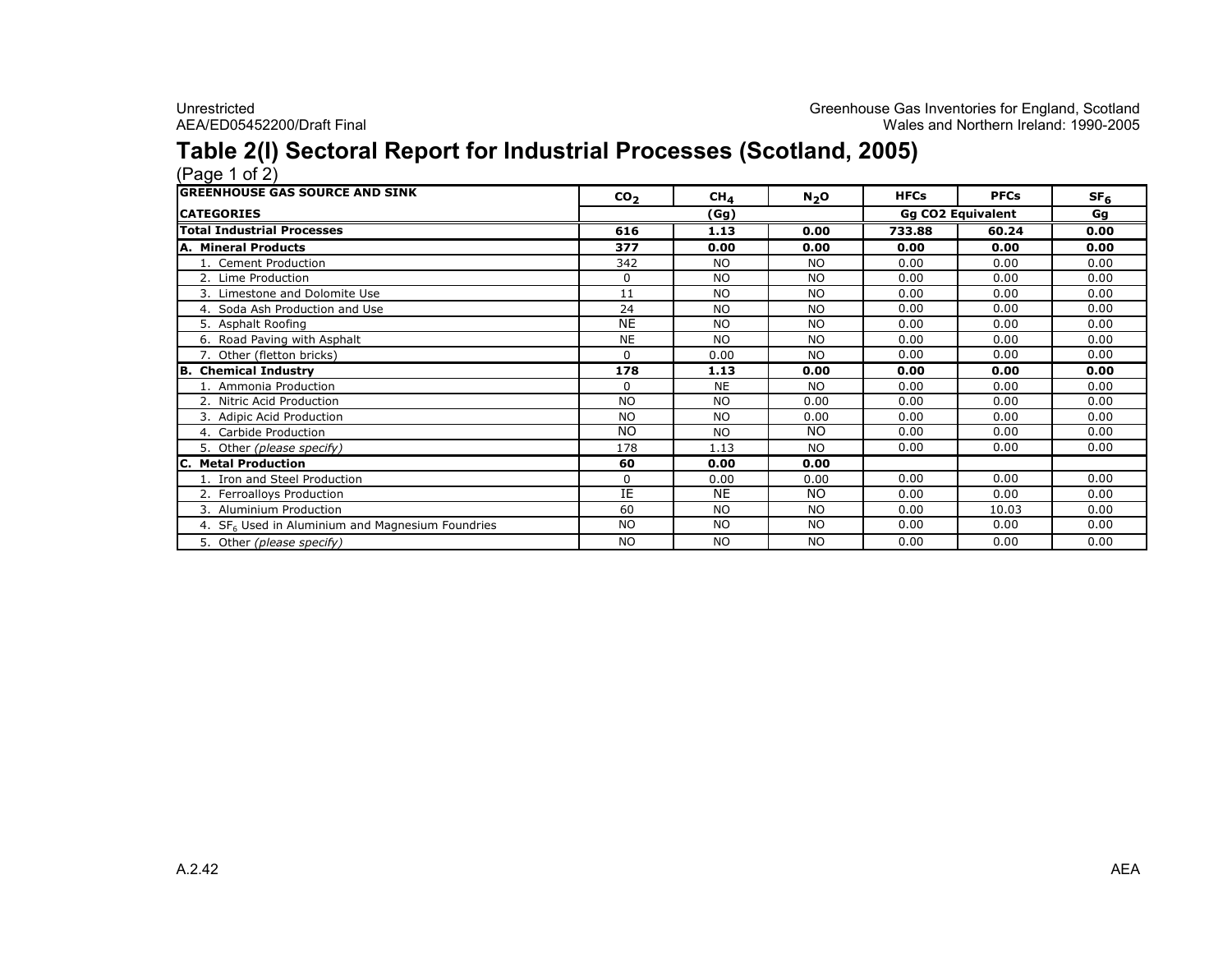### Table 2(I) Sectoral Report for Industrial Processes (Scotland, 2005)

| <b>GREENHOUSE GAS SOURCE AND SINK</b>           | CO <sub>2</sub> | CH <sub>4</sub> | N <sub>2</sub> O | <b>HFCs</b> | <b>PFCs</b>       | SF <sub>6</sub> |
|-------------------------------------------------|-----------------|-----------------|------------------|-------------|-------------------|-----------------|
| <b>ICATEGORIES</b>                              |                 | (Gg)            |                  |             | Gq CO2 Equivalent | Gg              |
| D. Other Production                             | 0.00            | 0.00            | 0.00             | 0.00        | 0.00              | 0.00            |
| 1. Pulp and Paper                               | <b>NO</b>       | NO.             | NO.              | 0.00        | 0.00              | 0.00            |
| 2. Food and Drink $(2)$                         | IE              | NO.             | NO.              | 0.00        | 0.00              | 0.00            |
| <b>E.</b> Production of Halocarbons and $SF6$   | 0.00            | 0.00            | 0.00             | 0           | 0.00              | 0.00            |
| 1. By-product Emissions                         | <b>NO</b>       | <b>NO</b>       | NO.              | $\Omega$    | 0.00              | 0.00            |
| 2. Fugitive Emissions                           | <b>NO</b>       | <b>NO</b>       | NO.              | 0.00        | 0.00              | 0.00            |
| 3. Other (please specify)                       | <b>NO</b>       | <b>NO</b>       | NO.              | 0.00        | 0.00              | 0.00            |
| <b>F.</b> Consumption of Halocarbons and $SF6$  | 0.00            | 0.00            | 0.00             | 733.88      | 60.24             | 0.00            |
| 1. Refrigeration and Air Conditioning Equipment | <b>NO</b>       | <b>NO</b>       | NO.              | 415.39      | 0.00              | 0.00            |
| 2. Foam Blowing                                 | <b>NO</b>       | <b>NO</b>       | NO.              | 47.62       | 0.00              | 0.00            |
| 3. Fire Extinguishers                           | NO.             | NO.             | NO.              | 25.21       | 0.00              | 0.00            |
| 4. Aerosols/ Metered Dose Inhalers              | <b>NO</b>       | <b>NO</b>       | <b>NO</b>        | 232.40      | 0.00              | 0.00            |
| 5. Solvents                                     | <b>NO</b>       | NO.             | <b>NO</b>        | 3.88        | 0.00              | 0.00            |
| Semiconductor Manufacture<br>6.                 | <b>NO</b>       | <b>NO</b>       | <b>NO</b>        | 0.00        | 0.00              | 0.00            |
| 7. Electrical Equipment                         | <b>NO</b>       | <b>NO</b>       | NO.              | 0.00        | 0.00              | 0.00            |
| 8. Other (please specify)                       | <b>NO</b>       | NO.             | NO.              | 9.38        | 60.24             | 0.00            |
| G. Other (please specify)                       | 0.00            | 0.00            | 0.00             | 0.00        | 0.00              | 0.00            |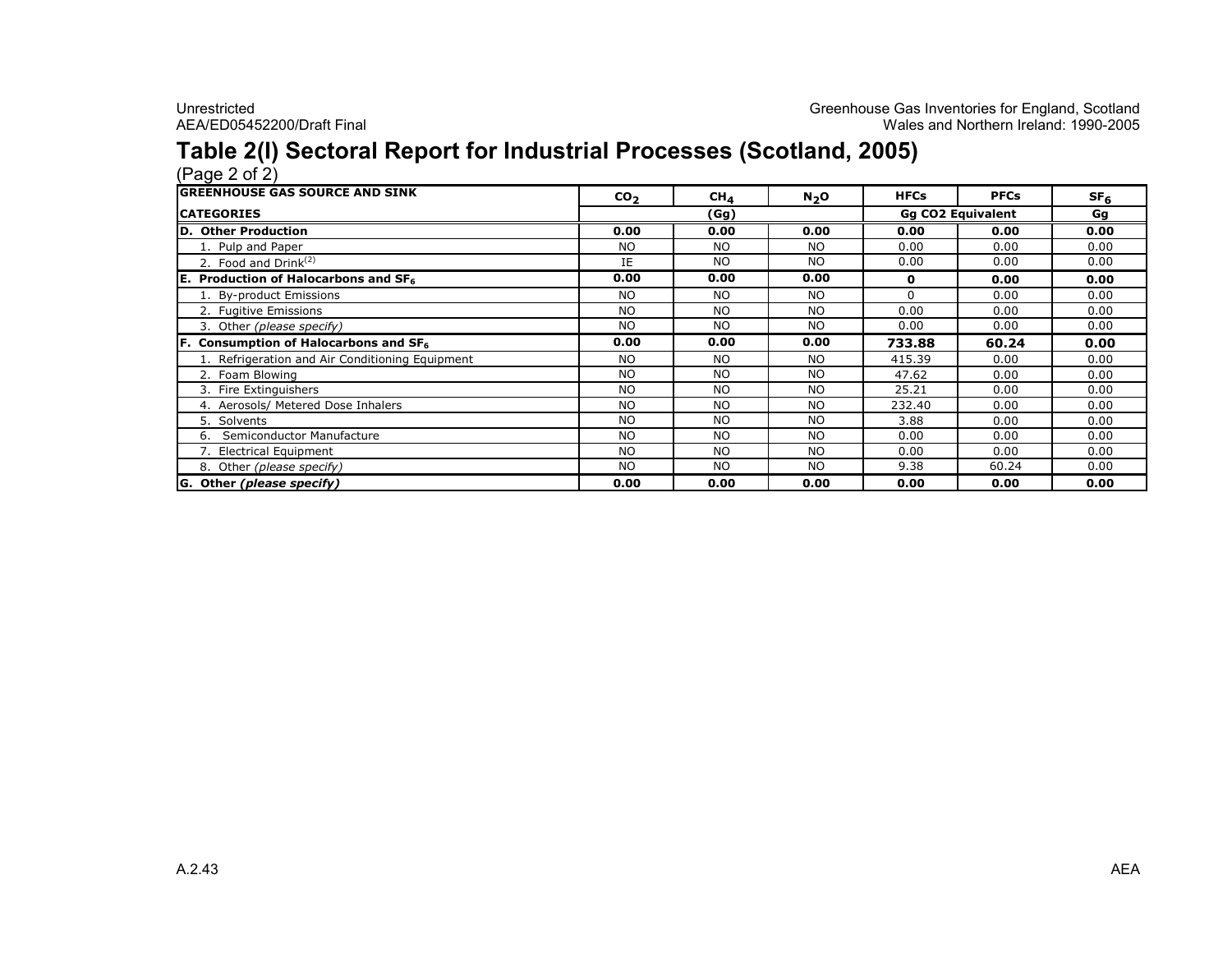# Table 4 Sectoral Report for Agriculture (Scotland, 2005)

| (Page 1 of 2) |  |  |
|---------------|--|--|
|               |  |  |

|                  | <b>GREENHOUSE GAS SOURCE AND SINK</b> | CH <sub>4</sub> | $N_2$ O   |
|------------------|---------------------------------------|-----------------|-----------|
|                  | <b>CATEGORIES</b>                     | (Gg)            |           |
|                  | <b>Total Agriculture</b>              | 151.04          | 12.82     |
|                  | <b>A. Enteric Fermentation</b>        | 135.48          | 0.00      |
| 1.               | Cattle                                | 96.23           | <b>NO</b> |
| 2.               | <b>Buffalo</b>                        | NO.             | <b>NO</b> |
| 3.               | Sheep                                 | 37.93           | <b>NO</b> |
| 4.               | Goats                                 | 0.02            | <b>NO</b> |
| $\overline{5}$ . | Camels and Llamas                     | NO.             | <b>NO</b> |
| 6.               | Horses                                | 0.52            | <b>NO</b> |
| 7.               | <b>Mules and Asses</b>                | <b>NO</b>       | <b>NO</b> |
| 8.               | Swine                                 | 0.70            | <b>NO</b> |
| 9.               | Poultry                               | $\Omega$        | <b>NO</b> |
|                  | 10. Other (Deer)                      | 0.08            | <b>NO</b> |
| В.               | <b>Manure Management</b>              | 15.56           | 0.67      |
| 1.               | Cattle                                | 12.07           | 0.00      |
| 2.               | <b>Buffalo</b>                        | <b>NO</b>       | <b>NO</b> |
| 3.               | Sheep                                 | 0.90            | 0.00      |
| 4.               | Goats                                 | 0.00            | 0.00      |
| 5.               | Camels and Llamas                     | $\overline{NO}$ | <b>NO</b> |
| 6.               | Horses                                | 0.04            | 0.00      |
| 7.               | Mules and Asses                       | <b>NO</b>       | <b>NO</b> |
| 8.               | Swine                                 | 1.41            | 0.00      |
| 9.               | Poultry                               | 1.14            | 0.00      |
| 9a.              | Deer                                  | 0.00            | 0.00      |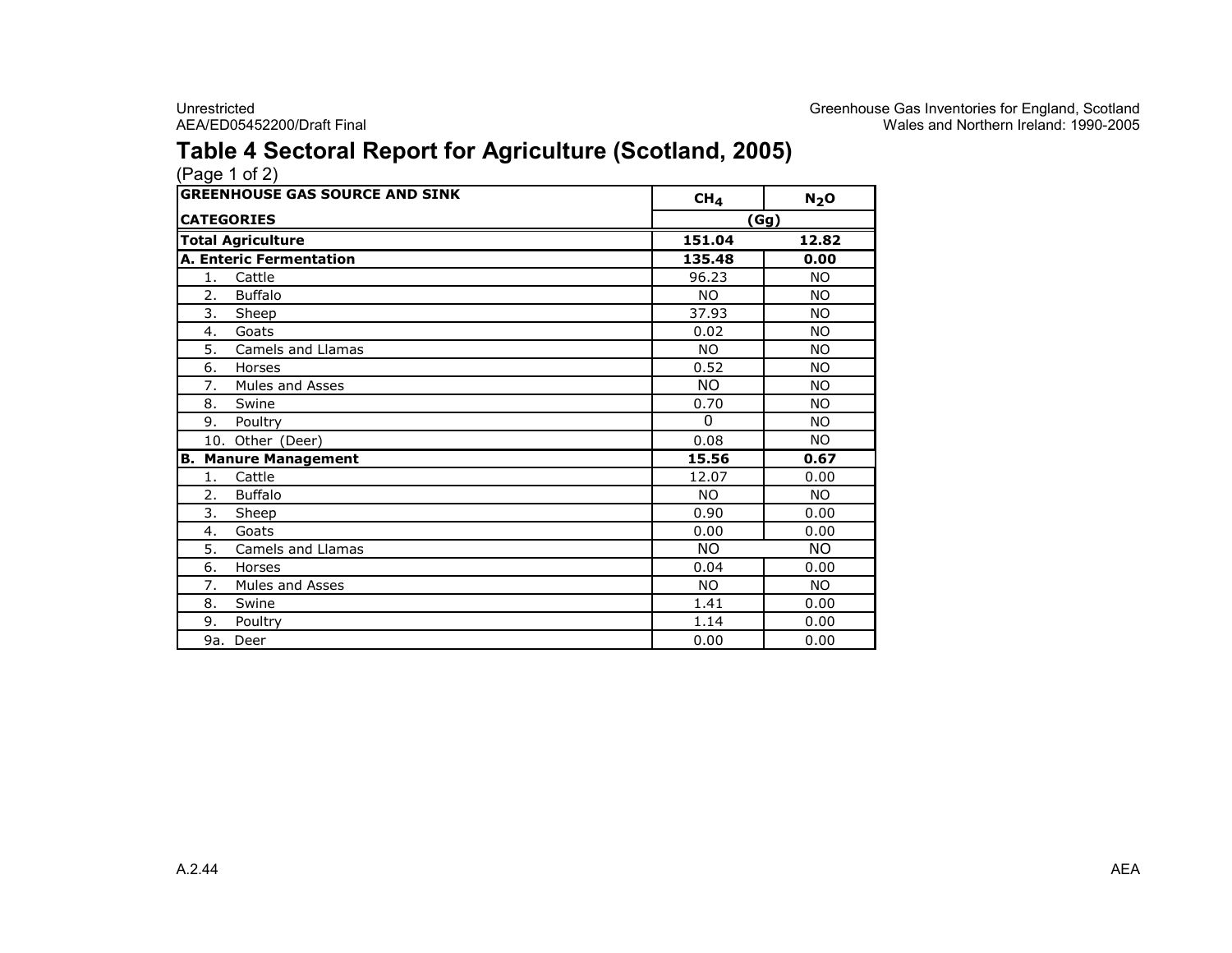Unrestricted Creenhouse Gas Inventories for England, Scotland<br>Greenhouse Gas Inventories for England, Scotland<br>Wales and Northern Ireland: 1990-2005 AEA/ED05452200/Draft Final Wales and Northern Ireland: 1990-2005

# Table 4 Sectoral Report for Agriculture (Scotland, 2005)

| <b>GREENHOUSE GAS SOURCE AND SINK</b>     | CH <sub>4</sub> | $N_2$ O   |  |  |
|-------------------------------------------|-----------------|-----------|--|--|
| <b>CATEGORIES</b>                         | Gg)             |           |  |  |
| <b>B. Manure Management (continued)</b>   |                 |           |  |  |
| 10. Anaerobic Lagoons                     | NO.             | NO.       |  |  |
| 11. Liquid Systems                        | <b>NO</b>       | 0.02      |  |  |
| 12. Solid Storage and Dry Lot             | <b>NO</b>       | 0.60      |  |  |
| 13. Other (Poultry Litter, Stables etc)   | NO.             | 0.05      |  |  |
|                                           |                 |           |  |  |
| <b>C. Rice Cultivation</b>                | <b>NO</b>       | <b>NO</b> |  |  |
| D. Agricultural Soils <sup>(1)</sup>      | <b>NE</b>       | 12.16     |  |  |
| <b>E. Prescribed Burning of Savannas</b>  | <b>NO</b>       | <b>NO</b> |  |  |
| F. Field Burning of Agricultural Residues | 0.00            | 0.00      |  |  |
| 1. Cereals                                | 0.00            | 0.00      |  |  |
| 2. Pulse                                  | <b>NO</b>       | NO.       |  |  |
| 3. Tuber and Root                         | NO.             | <b>NO</b> |  |  |
| 4. Sugar Cane                             | <b>NO</b>       | NO.       |  |  |
| 5. Other (Linseed)                        | 0.00            | 0.00      |  |  |
| Other<br>IG.                              | 0.00            | 0.00      |  |  |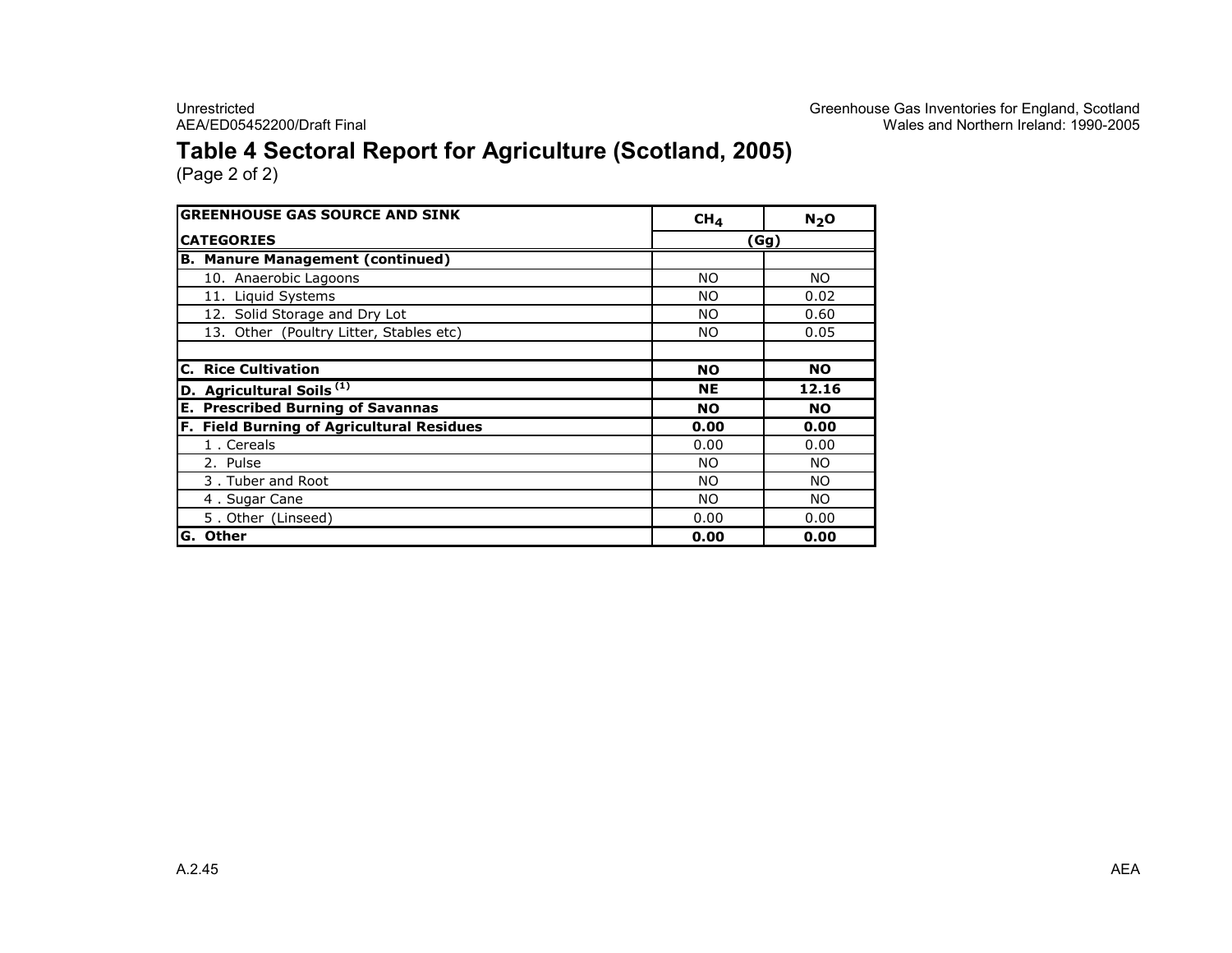# Table 5 Sectoral Report for Land Use Change and Forestry (Scotland, 2005)

| <b>GREENHOUSE GAS SOURCE AND SINK</b> | CO <sub>2</sub> | CH <sub>A</sub> | N <sub>2</sub> O |
|---------------------------------------|-----------------|-----------------|------------------|
| <b>ICATEGORIES</b>                    | (Gg)            |                 |                  |
| 5. Land-Use Change and Forestry       | $-4,581$        | 0.21            | 0.00             |
| A. Forest Land                        | $-10,133$       |                 |                  |
| B. Cropland                           | 6,554           |                 |                  |
| C. Grassland                          | $-2,596$        | 0.13            | 0.00             |
| D. Wetlands                           |                 |                 |                  |
| E. Settlements                        | 1,663           | 0.08            | 0.00             |
| F. Other land                         |                 |                 |                  |
| G. Other activities                   | -69             |                 |                  |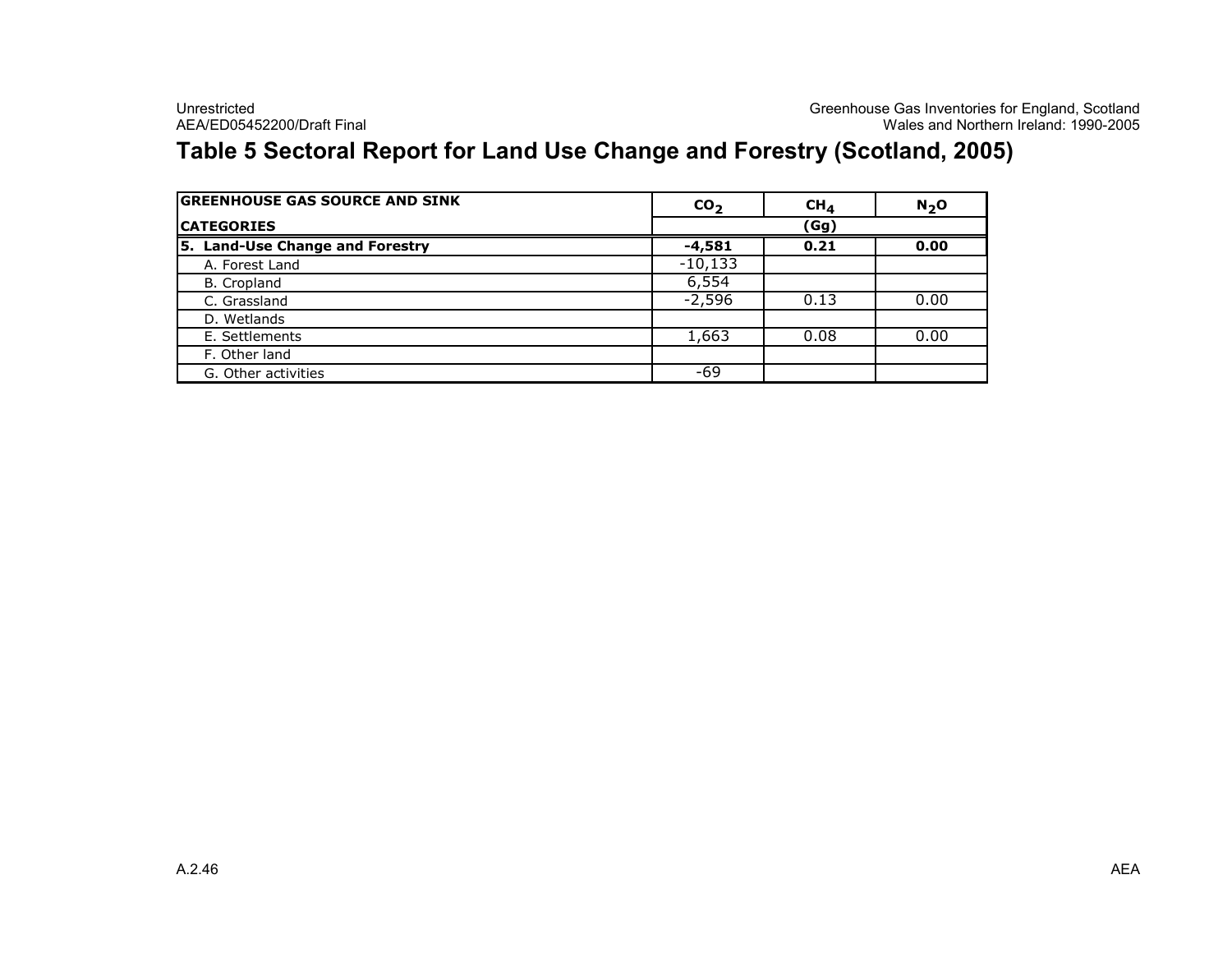# Table 6 Sectoral Report for Waste (Scotland, 2005)

| <b>GREENHOUSE GAS SOURCE AND SINK CATEGORIES</b> | CO <sub>2</sub> | CH <sub>4</sub> | $N_2$ O |
|--------------------------------------------------|-----------------|-----------------|---------|
|                                                  |                 | (Gg)            |         |
| <b>Total Waste</b>                               | 18              | 62              | 0.36    |
| A. Solid Waste Disposal on Land                  | 0.00            | 58              | 0.00    |
| 1. Managed Waste Disposal on Land                | 0.00            | 58              | 0.00    |
| 2. Unmanaged Waste Disposal Sites                |                 |                 |         |
| 3. Other (please specify)                        |                 |                 |         |
|                                                  |                 |                 |         |
| <b>B. Wastewater Handling</b>                    | 0.00            | 3.22            | 0.33    |
| 1. Industrial Wastewater                         |                 |                 |         |
| 2. Domestic and Commercial Wastewater            | 0.00            | 3.22            | 0.33    |
| 3. Other (please specify)                        |                 |                 |         |
|                                                  |                 |                 |         |
| <b>C.</b> Waste Incineration                     | 18              | 0.02            | 0.03    |
| D. Other (please specify)                        |                 |                 |         |
|                                                  |                 |                 |         |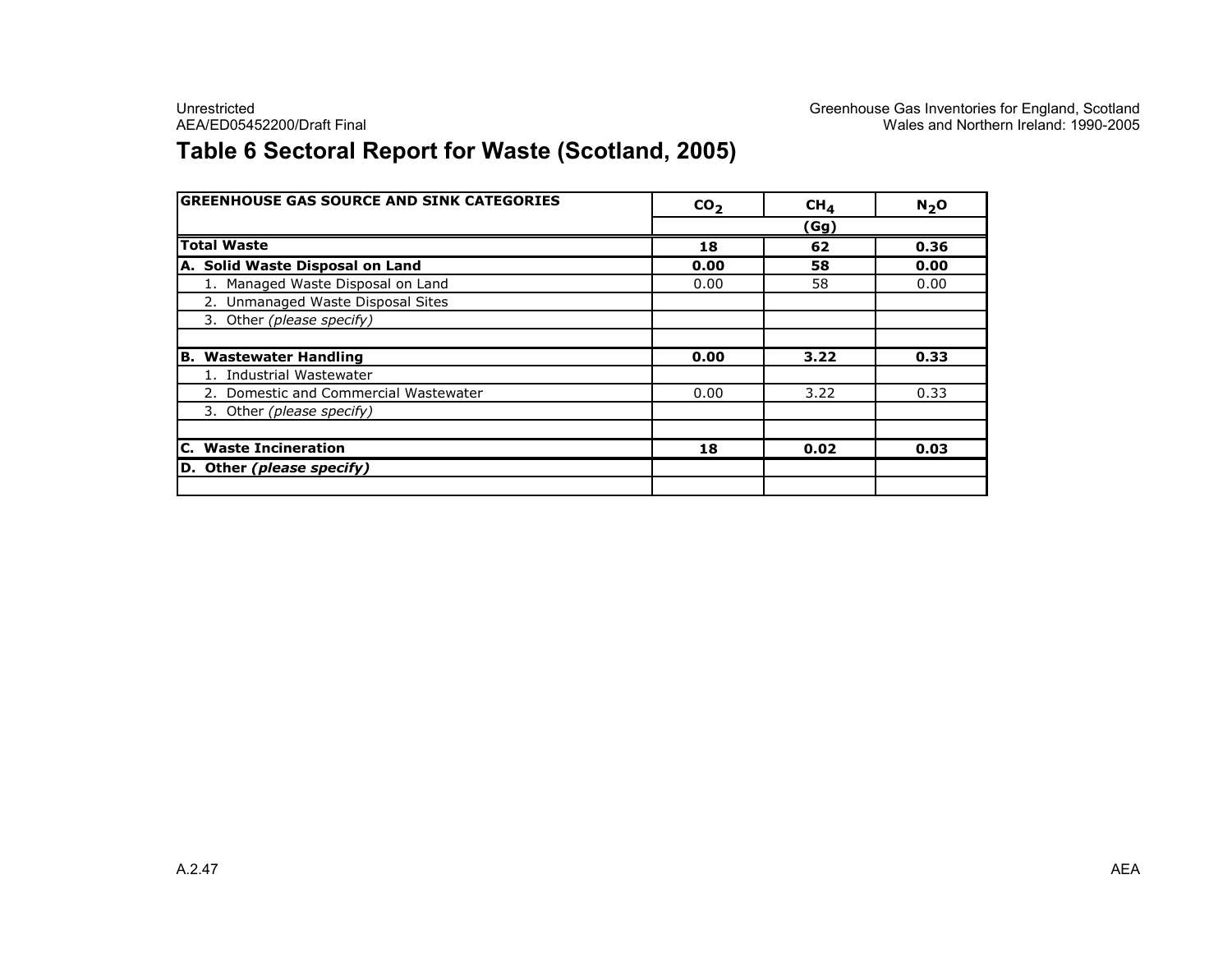### Table 7A Summary Report for National Greenhouse Gas Inventories (Scotland, 2005)  $(Pa<sub>0</sub>e<sub>1</sub> of 2)$

| <b>IGREENHOUSE GAS SOURCE AND SINK</b>       | CO <sub>2</sub> | $CH_{4}$ | N <sub>2</sub> O | <b>HFCs</b>           | <b>PFCs</b> | SF <sub>6</sub> |
|----------------------------------------------|-----------------|----------|------------------|-----------------------|-------------|-----------------|
| <b>ICATEGORIES</b>                           |                 | (Gg)     |                  | $CO2$ equivalent (Gg) | Gq          |                 |
| <b>Total National Emissions and Removals</b> | 43,698.26       | 240.93   | 15.78            | 733.88                | 60.24       | 0.00            |
| 1. Energy                                    | 47,645.00       | 26.84    | 2.59             | 0.00                  | 0.00        | 0.00            |
| A. Fuel Combustion                           | 46,684.48       | 4.36     | 2.58             | 0.00                  | 0.00        | 0.00            |
| 1. Energy Industries                         | 18,449.98       | 0.57     | 0.48             | 0.00                  | 0.00        | 0.00            |
| 2. Manufacturing Industries and Construction | 6,082.96        | 0.51     | 0.34             | 0.00                  | 0.00        | 0.00            |
| 3. Transport                                 | 11,661.43       | 0.66     | 1.49             | 0.00                  | 0.00        | 0.00            |
| 4. Other Sectors                             | 10,263.95       | 2.61     | 0.26             | 0.00                  | 0.00        | 0.00            |
| 5. Other                                     | 226.16          | 0.01     | 0.01             | 0.00                  | 0.00        | 0.00            |
| B. Fugitive Emissions from Fuels             | 960.53          | 22.49    | 0.01             | 0.00                  | 0.00        | 0.00            |
| 1. Solid Fuels                               | 0.00            | 4.92     | 0.00             | 0.00                  | 0.00        | 0.00            |
| 2. Oil and Natural Gas                       | 960.53          | 17.57    | 0.01             | 0.00                  | 0.00        | 0.00            |
| <b>Industrial Processes</b>                  | 615.92          | 1.13     | 0.00             | 733.88                | 60.24       | 0.00            |
| A. Mineral Products                          | 377.39          | 0.00     | 0.00             | 0.00                  | 0.00        | 0.00            |
| B. Chemical Industry                         | 178.34          | 1.13     | 0.00             | 0.00                  | 0.00        | 0.00            |
| C. Metal Production                          | 60.19           | 0.00     | 0.00             | 0.00                  | 0.00        | 0.00            |
| D. Other Production <sup>(3)</sup>           | 0.00            | 0.00     | 0.00             | 0.00                  | 0.00        | 0.00            |
| E. Production of Halocarbons and $SF6$       | 0.00            | 0.00     | 0.00             | 0.00                  | 0.00        | 0.00            |
| F. Consumption of Halocarbons and $SF6$      | 0.00            | 0.00     | 0.00             | 733.88                | 60.24       | 0.00            |
| G. Other                                     | 0.00            | 0.00     | 0.00             | 0.00                  | 0.00        | 0.00            |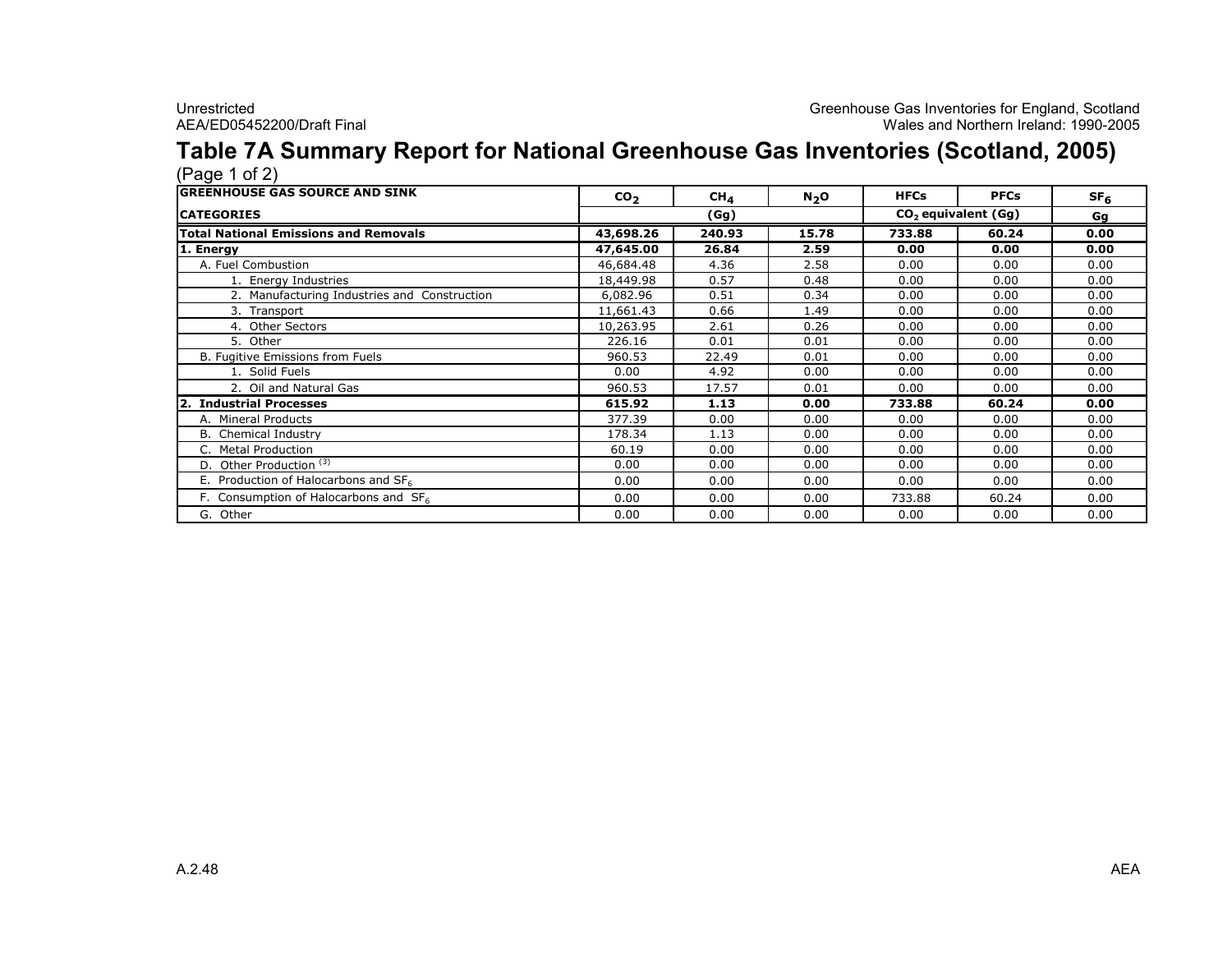### Table 7A Summary Report for National Greenhouse Gas Inventories (Scotland, 2005)  $(P$ age  $2$  of  $2)$

| $(1$ ugu $\sim$ 01 $\sim$ 1                |                 |                 |           |                       |             |                 |  |  |
|--------------------------------------------|-----------------|-----------------|-----------|-----------------------|-------------|-----------------|--|--|
| <b>GREENHOUSE GAS SOURCE AND SINK</b>      | CO <sub>2</sub> | CH <sub>4</sub> | $N_2$ O   | <b>HFCs</b>           | <b>PFCs</b> | SF <sub>6</sub> |  |  |
| <b>CATEGORIES</b>                          | (Gg)            |                 |           | $CO2$ equivalent (Gg) |             | (Gg)            |  |  |
| 3. Solvent and Other Product Use           | 0.00            | 0.00            | 0.00      | 0.00                  | 0.00        | 0.00            |  |  |
| 4. Agriculture                             | 0.00            | 151.04          | 12.82     | 0.00                  | 0.00        | 0.00            |  |  |
| A. Enteric Fermentation                    |                 | 135.48          | 0.00      | 0.00                  | 0.00        | 0.00            |  |  |
| B. Manure Management                       |                 | 15.56           | 0.67      | 0.00                  | 0.00        | 0.00            |  |  |
| C. Rice Cultivation                        |                 | <b>NO</b>       | <b>NO</b> | 0.00                  | 0.00        | 0.00            |  |  |
| D. Agricultural Soils                      |                 | <b>NE</b>       | 12.16     | 0.00                  | 0.00        | 0.00            |  |  |
| E. Prescribed Burning of Savannas          |                 | <b>NO</b>       | <b>NO</b> | 0.00                  | 0.00        | 0.00            |  |  |
| F. Field Burning of Agricultural Residues  |                 | 0.00            | 0.00      | 0.00                  | 0.00        | 0.00            |  |  |
| G. Other                                   |                 | 0.00            | 0.00      | 0.00                  | 0.00        | 0.00            |  |  |
| <b>Land-Use Change and Forestry</b><br>l5. | $-4,581$        | 0.21            | 0.00      | 0.00                  | 0.00        | 0.00            |  |  |
| A. Forest Land                             | $-10,133$       |                 |           |                       |             |                 |  |  |
| B. Cropland                                | 6,554           |                 |           |                       |             |                 |  |  |
| C. Grassland                               | $-2,596$        | 0.13            | 0.00      |                       |             |                 |  |  |
| D. Wetlands                                | 0.00            |                 |           |                       |             |                 |  |  |
| E. Settlements                             | 1,663           | 0.08            | 0.00      |                       |             |                 |  |  |
| F. Other land                              | 0.00            |                 |           |                       |             |                 |  |  |
| G. Other activities                        | $-69.03$        |                 |           |                       |             |                 |  |  |
| 6. Waste                                   | 18.4            | 61.7            | 0.36      | 0.00                  | 0.00        | 0.00            |  |  |
| A. Solid Waste Disposal on Land            | 0.00            | 58.47           | 0.00      | 0.00                  | 0.00        | 0.00            |  |  |
| B. Wastewater Handling                     | 0.00            | 3.22            | 0.33      | 0.00                  | 0.00        | 0.00            |  |  |
| C. Waste Incineration                      | 18.4            | 0.02            | 0.03      | 0.00                  | 0.00        | 0.00            |  |  |
| D. Other                                   |                 |                 |           |                       |             |                 |  |  |